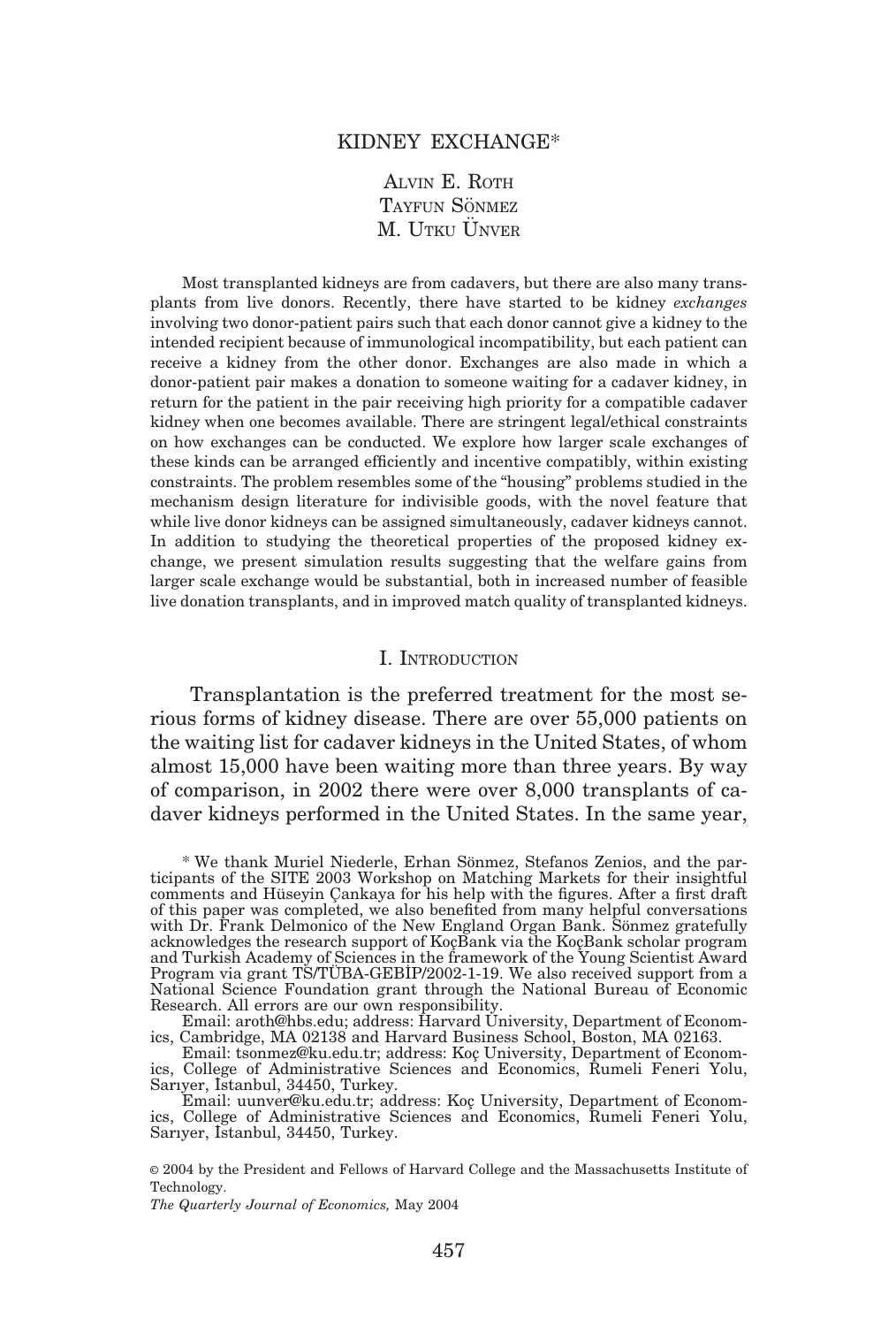| Year | Cadaveric<br>donors | Cadaveric<br>transplants | Live<br>donors | All wait-list<br>patients | New wait-list<br>additions |
|------|---------------------|--------------------------|----------------|---------------------------|----------------------------|
| 1992 | 4.276               | 7,202                    | 2,535          | 22,063                    | 15,224                     |
| 1993 | 4,609               | 7,509                    | 2,851          | 24,765                    | 16,090                     |
| 1994 | 4,797               | 7,638                    | 3,009          | 27,258                    | 16,538                     |
| 1995 | 5.003               | 7,690                    | 3,377          | 30,590                    | 17,903                     |
| 1996 | 5.038               | 7,726                    | 3,649          | 34,000                    | 18,328                     |
| 1997 | 5,083               | 7,769                    | 3,912          | 37,438                    | 19,067                     |
| 1998 | 5.339               | 8,017                    | 4,361          | 40,931                    | 20,191                     |
| 1999 | 5,386               | 8,023                    | 4,552          | 43,867                    | 20,986                     |
| 2000 | 5,490               | 8,089                    | 5,324          | 47,596                    | 22,269                     |
| 2001 | 5,528               | 8,202                    | 5,924          | 51,144                    | 22,349                     |
| 2002 | 5,630               | 8,534                    | 6,233          | 54.844                    | 23,494                     |

TABLE I U. S. KIDNEY TRANSPLANTS

The data for years 1992–2001 are constructed from the annual report of UNOS/OPTN, the data for 2002 are constructed from the national database of UNOS/OPTN. National database numbers are slightly higher than the annual report numbers due to continuous updating regarding previous years. Number of registrations may have multiple counts of patients since one patient may have registered in multiple centers for the wait-list.

about 3,400 patients died while on the waiting list, and another 900 became too ill to be eligible for transplantation. In addition to transplants of cadaver kidneys, in 2002 there were also somewhat over 6,000 transplants of kidneys from living donors, a number that has been increasing steadily from year to year. See Table I.

There is thus a considerable shortage of kidneys, compared with the demand. However, the substantial consensus in the medical community remains firmly opposed to allowing organs even cadaveric organs—to be bought and sold, and this is a felony under the National Organ Transplant Act (NOTA) of 1984, and the Uniform Anatomical Gift Act of 1987.<sup>1</sup> The present paper considers ways to alleviate this shortage, and improve patient welfare, within the constraints of the current social and legal environment.

The National Organ Transplant Act of 1984 established the Organ Procurement and Transplantation Network (OPTN). Run

<sup>1.</sup> There is, however, a steady stream of literature both by doctors and by economists, considering how the shortage of organs might be alleviated by allowing their purchase and sale, and what effects this might have. See, e.g., Nelson et al. [1993] for an argument in favor of the status quo, and, e.g., Becker and Elias [2002] for an argument in favor of a market. Recent Congressional testimony endorsing the status quo but suggesting that empirical investigation of financial incentives might be in order can be found in Sade [2003].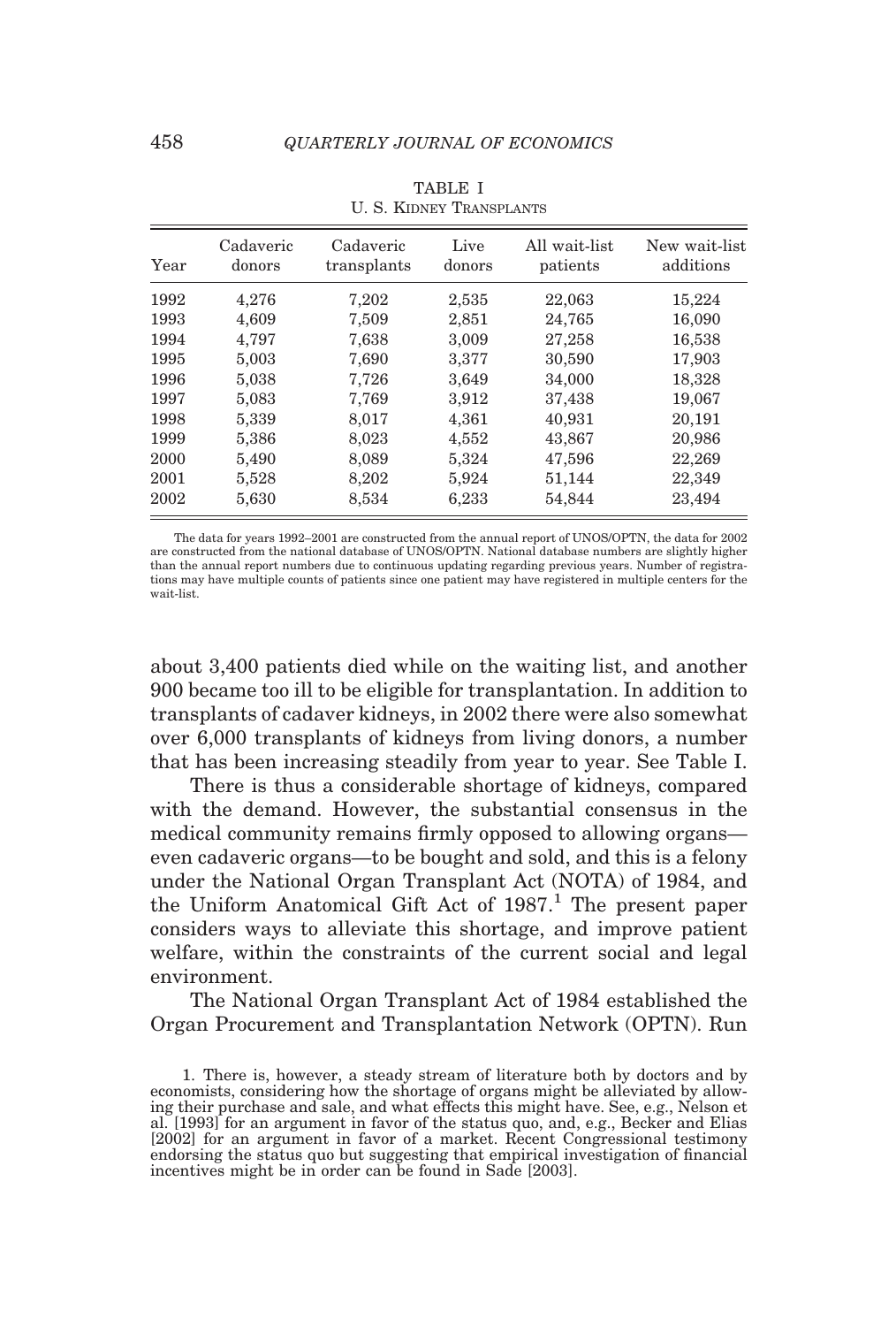by the United Network for Organ Sharing (UNOS), it has developed a centralized priority mechanism for the allocation of cadaveric kidneys.

Transplants from live donors generally have a higher chance of success than those from cadavers. The way such transplants are typically arranged is that a patient identifies a healthy willing donor (a spouse, for example) and, if the transplant is feasible on medical grounds, it is carried out. If the transplant from the willing donor is not feasible, the patient typically enters (or remains on) the queue for a cadaver kidney, while the donor returns home.

Recently, however, in a small number of cases, additional possibilities have been utilized when a transplant from a live donor and the intended recipient is infeasible. One of these, called a *paired exchange,* involves two patient-donor couples, for each of whom a transplant from donor to intended recipient is infeasible, but such that the patient in each couple could feasibly receive a transplant from the donor in the other couple [Rapaport 1986; Ross et al. 1997]. This pair of couples can then exchange donated kidneys. Compared with receiving cadaver kidneys at an unknown future time, this improves the welfare of the patients. In addition, it relieves the demand on the supply of cadaver kidneys, and thus potentially improves the welfare of those patients on the cadaver queue. A small number of these two-couple operations have been done, and the transplantation community has issued a consensus statement declaring them to be ethically acceptable [Abecassis et al. 2000].2

Another possibility is an *indirect exchange* (or *list exchange*) involving an exchange between one incompatible patient-donor couple, and the cadaver queue [Ross and Woodle 2000]. In this kind of exchange, the patient in the couple receives high priority on the cadaver queue, in return for the donation of his donor's kidney to someone on the queue.<sup>3</sup> This improves the welfare of the patient in the couple, compared with having a long wait for a suitable cadaver kidney, and it benefits the recipient of the live

<sup>2.</sup> UNOS also published a legal opinion that such exchanges do not violate the NOTA (http://www.asts.org/ezefiles/UNOSSection\_301\_NOTA\_pdf). 3. Priority on the cadaver queue is actually a bit complex, as queues are

organized regionally, and consist of multiple queues, on which priority is determined by a scoring rule that gives points for how well matched the available kidney is to each patient, how long the patient has been waiting, etc. Giving high priority on the queue could be implemented by giving an appropriate number of points in the scoring rule.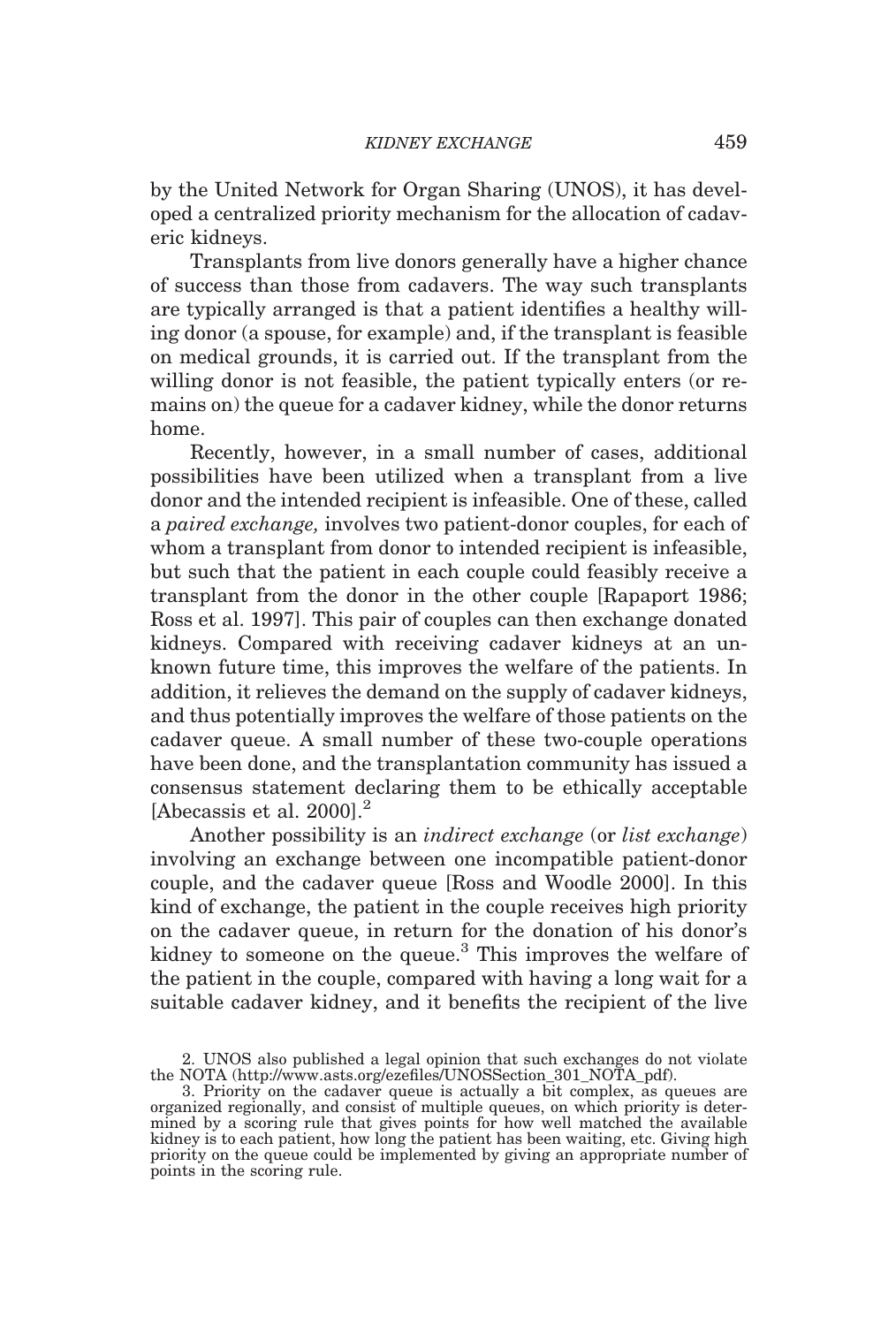kidney, and others on the queue who benefit from the increase in kidney supply due to an additional living donor. However, Ross and Woodle note that this may have a negative impact on type O patients already on the cadaver queue, an issue studied by Zenios, Woodle, and Ross [2001], to which we shall return.

In contrast to the system for cadaveric organs, and despite the growing interest in at least small-scale exchanges involving living donors, there is no national system, or even an organized registry at any level, for managing exchanges of kidneys from live donors. However, individual hospitals are beginning to think about larger scale living donor exchanges. As this paper was being written, the first three-couple kidney transplant exchange in the United States was reported at Johns Hopkins Comprehensive Transplant Center in Baltimore, among three couples for whom no two-couple transfer was feasible [Olson, August 2, 2003]. In the present paper we will consider how such a system of exchanges might be organized, from the point of view of achieving efficiency, and providing consistent incentives to patients, donors, and doctors, and what its welfare implications might be. We will see that the benefits of wider exchange accrue not only to the parties to the exchange. The resulting increase in live organ donation also benefits patients waiting for cadaver kidneys, including type O patients. The design we propose is partly inspired by the mechanism design literature on "house allocation," and is intended to build on and complement the existing practices in kidney transplantation. In this respect and others it is in the modern tradition of engineering economics (see Roth [2002]) as applied to other problems of allocation, such as labor market clearinghouses (see Roth and Peranson [1999]), or auctions (see Milgrom [2004]), in which practical implementation often involves incremental change in existing practices.

### II. BACKGROUND

#### *II.A. Kidney Transplantation*

End Stage Renal Disease (ESRD) is a fatal disease unless treated with dialysis or kidney transplantation. Transplantation is the preferred treatment. Two genetic characteristics play key roles in the feasibility and success of a kidney transplant. The first is the ABO blood-type: There are four blood types: A, B, AB, and O. Absent other complications, type O kidneys can be trans-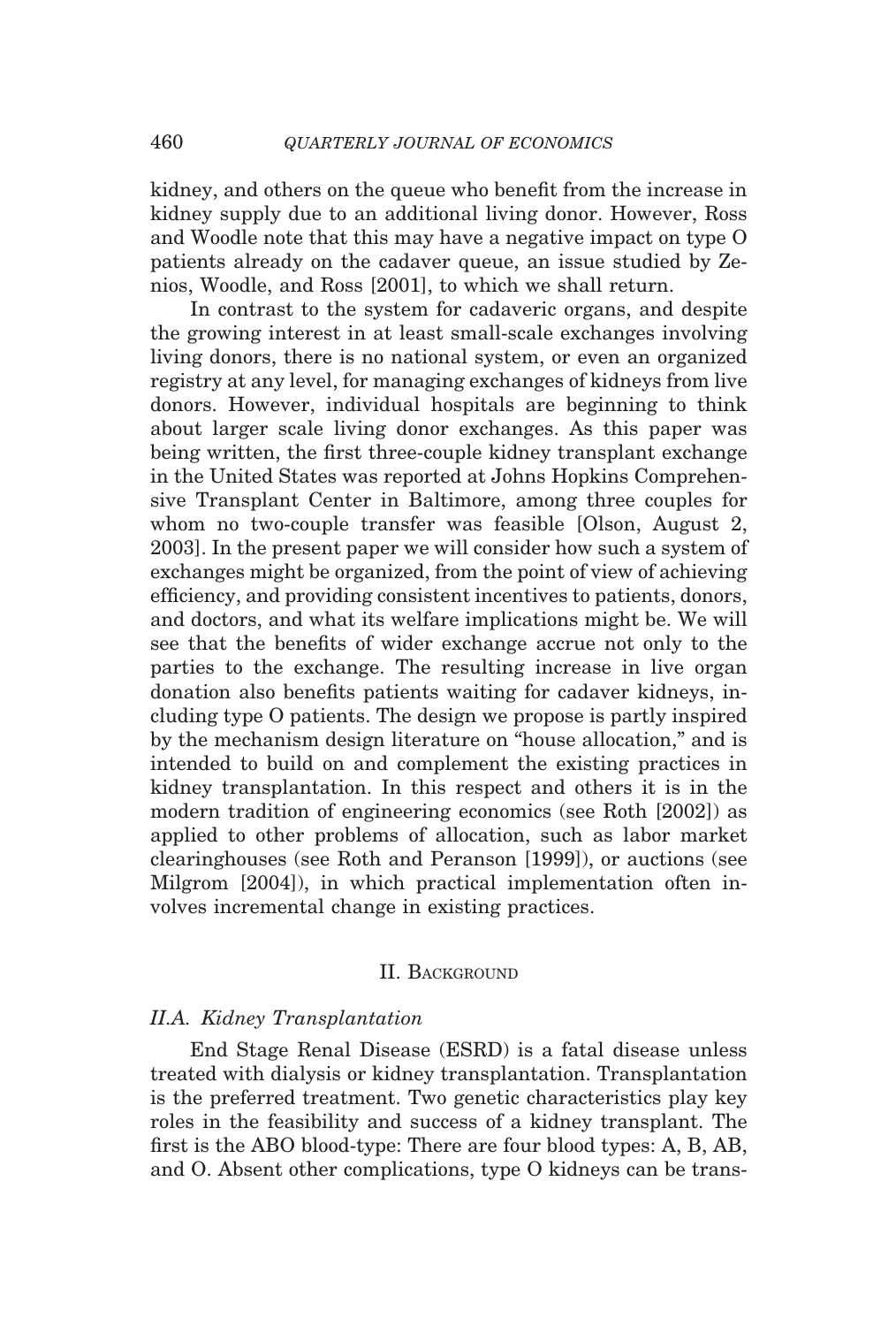planted into any patient; type A or type B kidneys can be transplanted into same type or type AB patients; and type AB kidneys can only be transplanted into type AB patients. (So type O patients can only receive type O kidneys.) The second genetic characteristic is tissue type, also known as HLA type: HLA type is a combination of six proteins. As the HLA mismatch between the donor and the recipient increases, the likelihood of graft (i.e., transplanted organ) survival decreases [Opelz 1997]. HLA plays another key role in transplantation through the pretransplant "crossmatch" test. Prior to transplantation, the potential recipient is tested for the presence of preformed antibodies against HLA in the donor kidney. The presence of antibodies, called a *positive crossmatch,* effectively rules out transplantation.

When a cadaveric kidney becomes available for transplantation, the priority of each patient on the waiting list is determined by a point system based on factors including the blood type, HLA antigen-match, time spent on the waiting list, the region the kidney is harvested, etc. and the kidney is offered to the patient with the highest priority. If that patient declines, the kidney is offered to the patient with the next highest priority, and so on. Living donor kidney grafts have superior survival rates (and their availability can also avoid the long waiting time for a cadaver kidney). However, potential living donors can be eliminated from consideration due to incompatibility of the potential donor kidney with the intended recipient.

To minimize the elimination of physically eligible volunteer kidney donors on the basis of immunologic incompatibilities, Rapaport [1986] proposed the creation of a living donor pool for paired exchange. Ross et al. [1997] again proposed to increase the supply of living kidney donations by using kidneys from living incompatible donors through an exchange arrangement between two pairs. In 2000, UNOS initiated pilot testing of such programs.

Another exchange program is the *indirect exchange program* [Ross and Woodle 2000]: a potential donor who is incompatible with his intended recipient donates his kidney to the cadaveric waiting list, and his paired recipient will receive priority for the next compatible cadaveric kidney. There is widespread agreement in the transplantation community that indirect exchange can harm type O patients who have no living donors. First, they will be losing their priority to type O patients whose incompatible donors donate to the cadaveric pool, and second, very few type O living kidneys will be offered to their pool since a type O donor can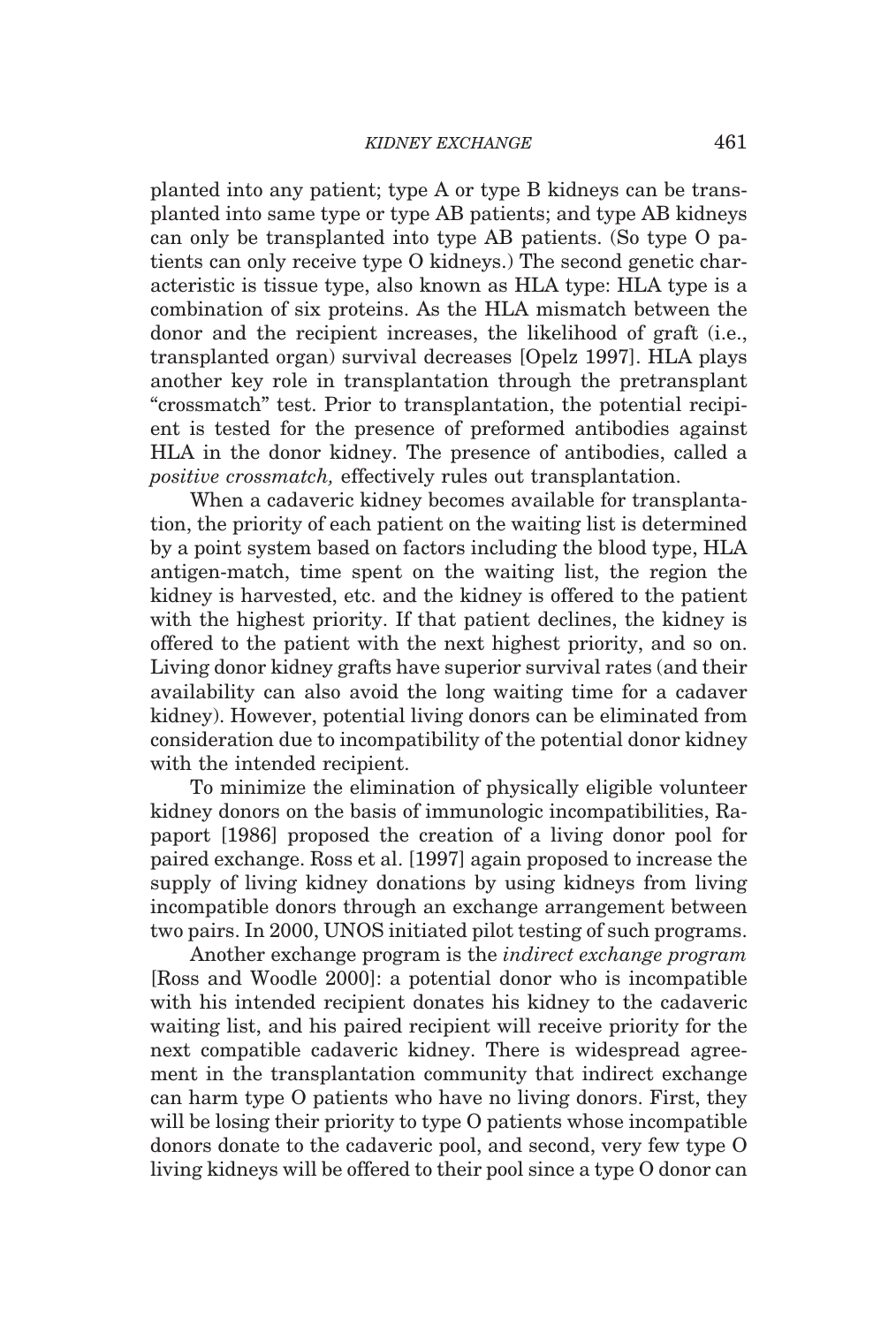directly donate to his intended recipient unless there is a positive crossmatch. Despite this widespread concern, many transplant centers have also cautiously started pilot indirect exchange programs since 2000. For example, in UNOS Region 1 (New England), consisting of fourteen transplant centers and two Organ Procurement Organizations, four paired exchanges and seventeen indirect exchanges have been conducted from 2001 through 2003 (personal communication).

### *II.B. Mechanism Design*

We will extend results in the mechanism design literature, which we first quickly review. Shapley and Scarf [1974] modeled a "housing market" consisting of n agents each of whom is endowed with an indivisible good, a "house." Each agent has preferences over all the houses, and there is no money in the market, trade is feasible only in houses. They attribute to David Gale the "top trading cycle" algorithm that produces a house allocation in the core of the market. The algorithm works as follows: each agent points to her most preferred house (and each house points to its owner). There is at least one cycle in the resulting directed graph. In each such cycle, the corresponding trades are carried out, i.e., each agent in the cycle receives the house she is pointing to, and these agents and houses are removed from the market. The process continues (with each agent pointing to her most preferred house that remains on the market) until no agents remain, and the final allocation is the one in which each agent receives the house with which she left the market. When all preferences are strict, the procedure yields a unique outcome [Roth and Postlewaite 1977], and truthful preference revelation is a dominant strategy [Roth 1982].

Note that paired kidney exchanges similarly seek the gains from trade among patients with willing donors, but (with the recent Johns Hopkins three-pair exchange being a notable exception) mostly among just two pairs. In the kidney exchange to be considered below, if we consider exchange only among patients with donors, the properties of the housing market model essentially carry over unchanged, if we assume that donors' preferences are aligned with those of their intended recipient. We will also assume that all surgeries in a given cycle are carried out simultaneously, which is the current practice, since a donor's willingness to donate a kidney might change once her intended recipient received a transplant.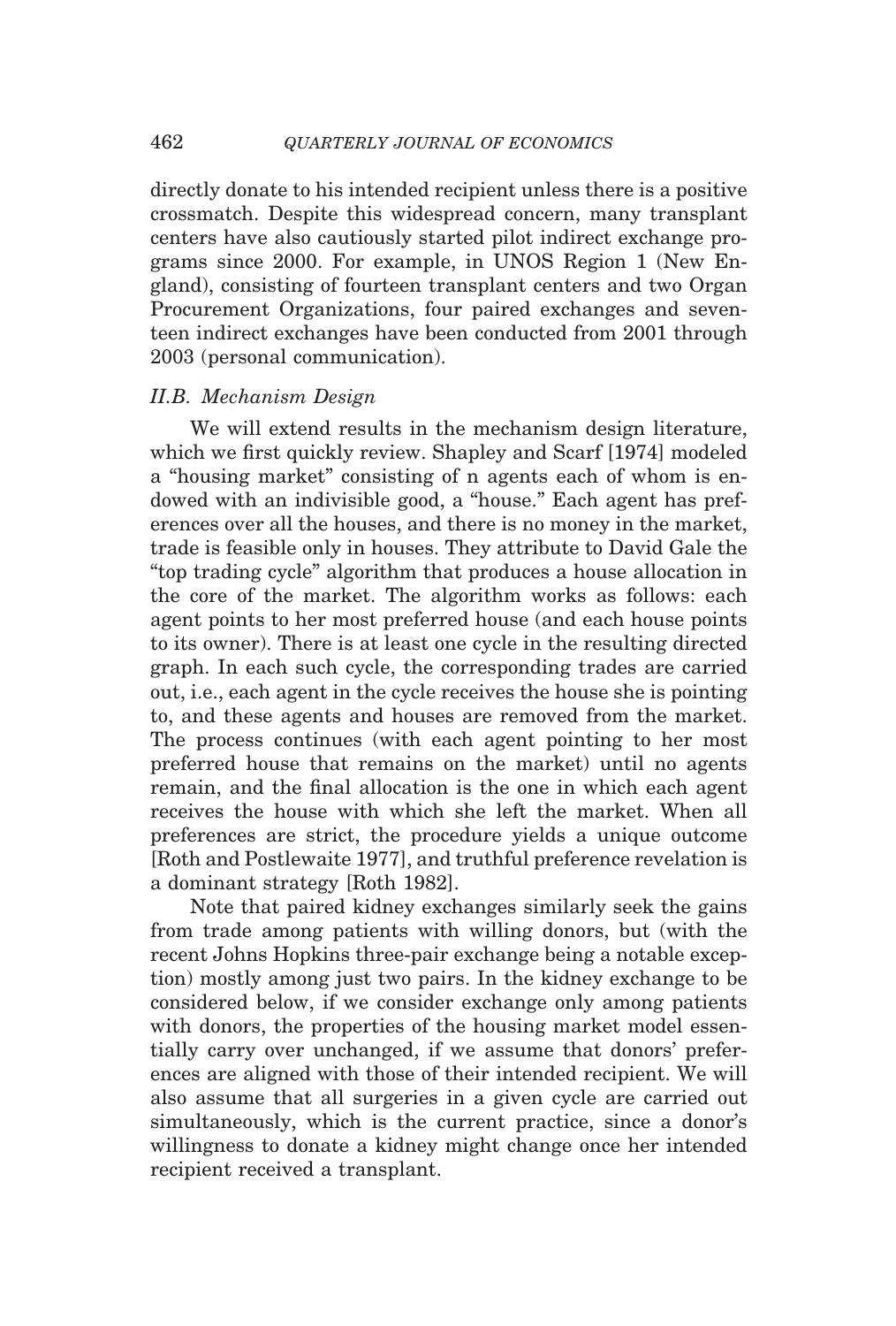However, the kidney transplant environment consists not just of patients with donors, but also patients without donors, and cadaver kidneys not tied to any specific patient. Abdulkadiroğlu and Sönmez [1999] studied housing allocation on college campuses, which is in some respects similar: a set of rooms must be allocated to a set of students by a centralized housing office. Some of the students are existing tenants each of whom already occupies a room, and the rest of the students are newcomers. In addition to occupied rooms, there are vacant rooms. Existing tenants are entitled to keep their current rooms but may also apply for other rooms. Mechanisms used on a number of college campuses do not ensure the participation of existing tenants, and result in efficiency loss. This is the motivation for the generalization of the top trading cycles (TTC) mechanism proposed by Abdulkadiroğlu and Sönmez [1999], which they called *you request my house—I get your turn* (YRMH-IGYT): each student reports his strict preferences over all rooms, and an ordering of agents is randomly chosen. For any given preference list and ordering, the outcome is obtained as follows. (1) Assign the first student his top choice, the second student his top choice among the remaining rooms, and so on, until someone requests the room of an existing tenant who is yet to be served. (2) Whenever that happens, *modify the remainder of the ordering by moving the existing tenant to the beginning of the line,* and proceed with the procedure. (3) If at any point a cycle forms, it is formed exclusively by existing tenants, and each of them requests the room of the tenant who is next in the cycle. In such cases remove all students in the cycle by assigning them the rooms they request, and proceed with the procedure. The key innovation here is that an existing tenant whose current room is requested is upgraded to the first place in the line of agents remaining unassigned, before his room is allocated. As a result, the YRMH-IGYT mechanism assures every existing tenant a room that is no worse than his own. Therefore, existing tenants do not have any reason not to enter the market, and consequently the eventual allocation is Pareto efficient. Note that *the idea of upgrading an existing tenant whose current room is requested to the top of the line was also invented by the transplantation community in the form of an indirect exchange program:* when a potential donor donates his kidney to the highest priority patient on the waiting list, his intended recipient is upgraded to the top of the waiting list.

Note again that what prompted the introduction of simple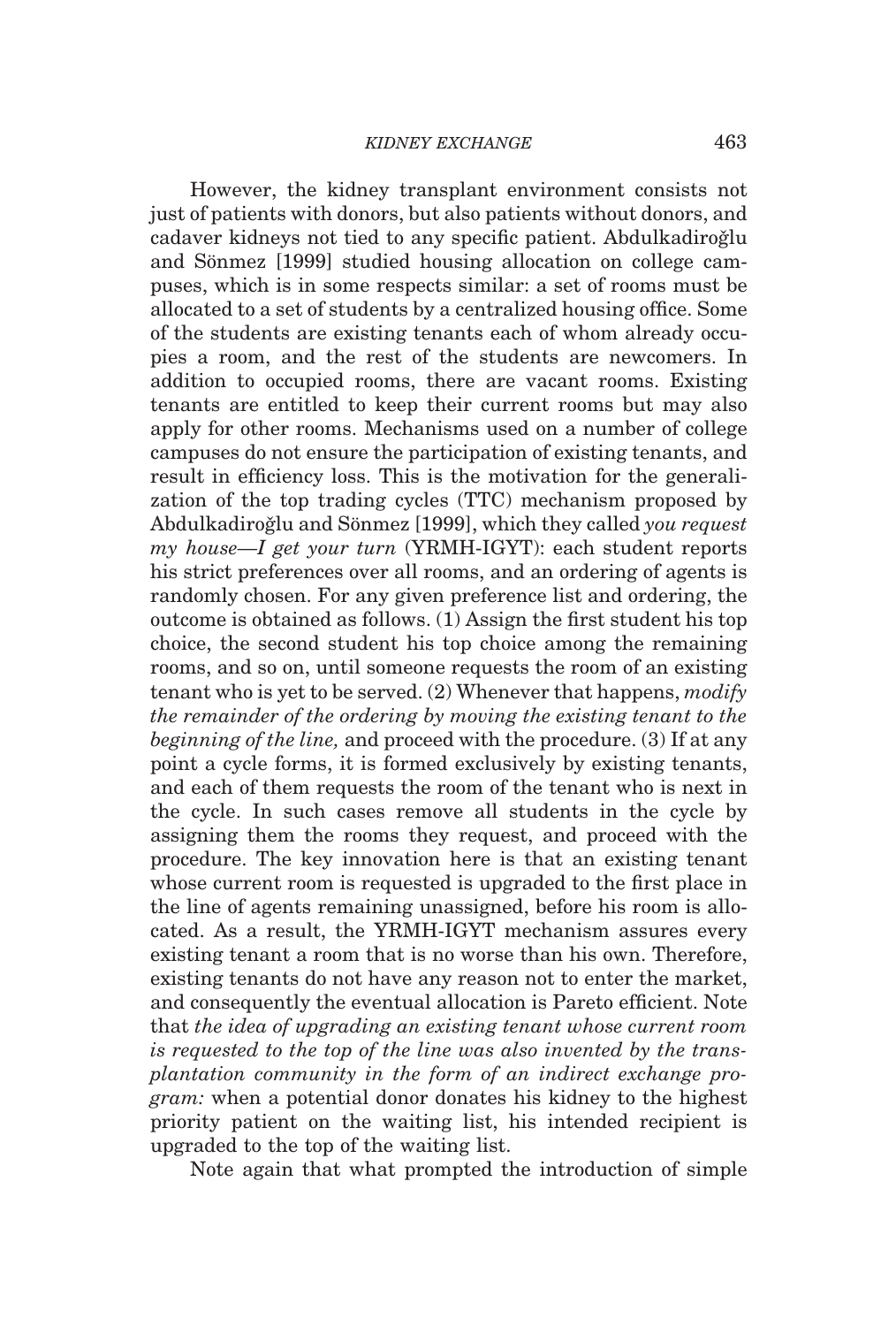kidney exchange programs was the loss of volunteer kidney donors because of immunologic incompatibilities. Under these exchange programs, a potential donor who is incompatible with his intended recipient is given the incentive to go ahead with the donation, because his donation makes it possible for his intended recipient to receive a compatible kidney. Similarly, the potential efficiency loss in the campus housing problem is that some rooms might fail to be traded, even when welfare-enhancing trades are possible. The YRMH-IGYT is an attempt to address that problem in the housing context. We next consider how it must be adapted to kidney exchange.

# III. KIDNEY EXCHANGE AND THE TOP TRADING CYCLES AND CHAINS (TTCC) MECHANISM

While there are clear similarities between house allocation and kidney exchange, there are also important differences. The counterpart of an existing tenant and his room is a donor-recipient pair, which we denote by  $(k_i, t_i)$ . We will often refer to donor  $k_i$  as kidney  $k_i$ , and recipient  $t_i$  as patient  $t_i$ . In the context of house allocation with existing tenants, there are also newcomers, none of whom owns a specific house, and vacant houses, none of which is owned by a specific student. The counterpart of newcomers are patients who have no living donors, and the counterpart of vacant houses are cadaveric kidneys that are not targeted for specific patients. This analogy reveals one important difference between the two models: in the house allocation model, the set of vacant houses is known. In the kidney exchange problem, it is not clear which cadaveric kidneys will be available, when they will be available, etc. *Therefore, while occupied houses and vacant houses are simultaneously allocated under the YRMH-IGYT mechanism, this is not possible in the context of kidney exchange.* Instead, patients with live donors who are not themselves allocated a live donor kidney will be assigned to the cadaver queue (with a priority reflecting whether their donor's kidney was donated to someone on the queue).

Let *K* denote the set of living donor kidneys at a particular time. While patients and their doctors may define their preferences over kidneys as they wish, here we consider, for specificity, the preferences that come from maximizing the probability of a successful transplant. Given any patient, part of *K* is outside the feasible set due to ABO blood-type incompatibility or a positive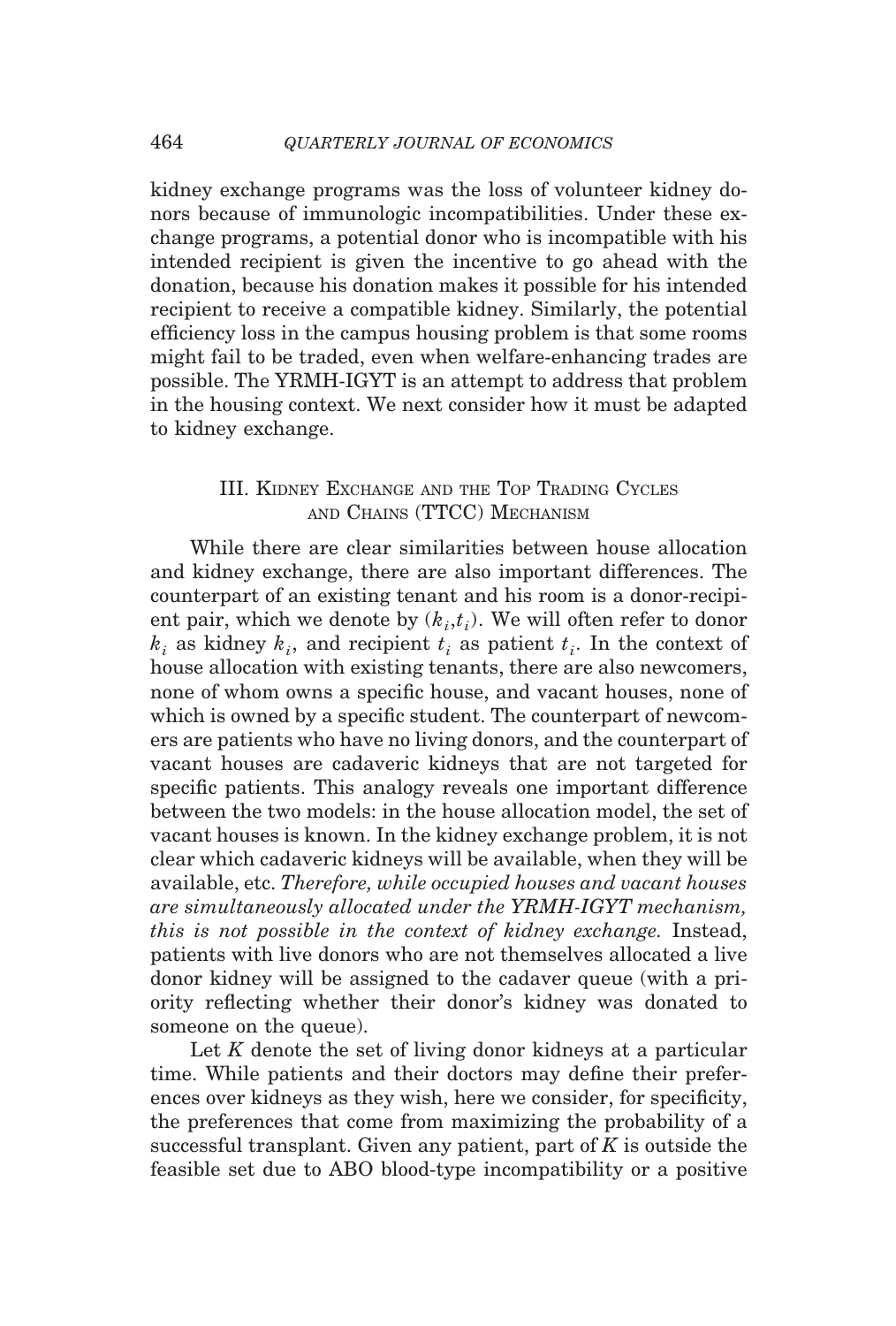crossmatch. Among feasible kidneys, HLA match [Opelz 1997], donor age, kidney size, etc. play a significant role in the graft survival. Therefore *patients have heterogeneous preferences over compatible kidneys.* In what follows, we will consider all preferences to be strict. *If only direct exchanges among donor-recipient pairs are considered, one can directly use Gale's Top Trading Cycles mechanism.* However, this will not allow for indirect exchanges. We will need to modify the model and the mechanism to allow for this possibility. Since the supply of specific cadaveric donor kidneys is not predictable, a patient who wishes to trade his donor's kidney in return for a priority in the cadaveric kidney waiting list is receiving a lottery. Taking this into consideration, the patient, doctor, and donor can decide whether this option is acceptable and, if so, where it ranks in the patient's preferences.

Given a patient  $t_i$ , let  $K_i \subset K$  denote the set of living donor kidneys that are compatible with patient  $t_i$ . Let  $w$  denote the option of entering the waiting list with priority reflecting the donation of his donor's kidney  $k_i$ , and  $P_i$  denote his strict preferences over  $K_i \cup \{k_i, w\}$ . For our purposes the relevant part of  $P_i$ is the ranking up to kidney  $k_i$  or  $w$ , whichever ranks higher. If patient  $t_i$  ranks kidney  $k_i$  at the top of his preferences, that means he and his donor do not wish to participate in an exchange. If patient  $t_i$  ranks  $k_i$  on top of  $w$ , that means he and his donor do not consider exchanging kidney  $k_i$ , with a priority in the cadaveric kidney waiting list.

We can now formalize a (static) *kidney exchange problem* consisting of a set of donor-recipient pairs  $\{(k_1,t_1), \ldots, (k_n,t_n)\},\$ a set of compatible kidneys  $K_i \subset K = \{k_1, \ldots, k_n\}$  for each  $p_i$  and a strict preference relation  $P_i$  over  $K_i \cup \{k_i, w\}$  for each patient  $t_i$ . The outcome of a kidney exchange problem is a *matching* of kidneys/wait-list option to patients such that each patient  $t_i$  is either assigned a kidney in  $K_i \cup \{k_i\}$  or the wait-list option  $w$ , and no kidney can be assigned to more than one patient although the wait-list option *w* can be assigned to several patients. A *kidney exchange mechanism* selects a matching for each kidney exchange problem. We are almost ready to introduce the *Top Trading Cycles and Chains* (TTCC) mechanism, a generalization of the TTC mechanism, for kidney exchange. First, we give a few definitions and observations to facilitate the description of the mechanism.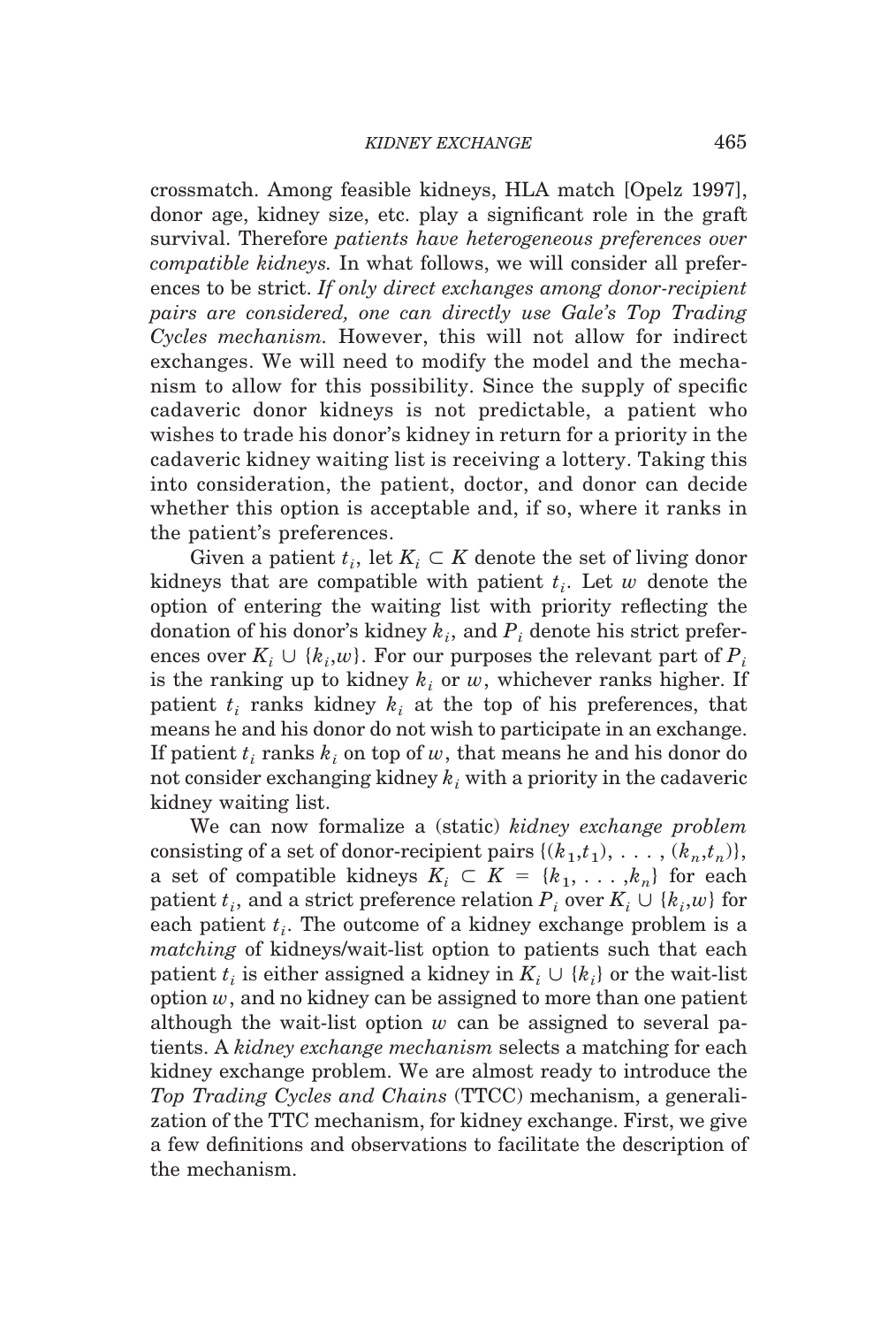### *III.A. Cycles and w-Chains*

The mechanism relies on an algorithm consisting of several rounds. In each round each patient *t<sub>i</sub>* points either toward a kidney in  $K_i \cup \{k_i\}$  or toward  $w$ , and each kidney  $k_i$  points to its paired recipient *ti*.

A *cycle* is an ordered list of kidneys and patients  $(k'_1,t'_1,k'_2,t'_2,\ldots,k'_m,t'_m)$  such that kidney  $k'_1$  points to patient  $t'_{1}$ , patient  $t'_{1}$  points to kidney  $k'_{2}, \ldots$ , kidney  $k'_{m}$  points to  $p$ atient  $t'_m$ , and patient  $t'_m$  points to kidney  $k'_1$ . Cycles larger than a single pair are associated with direct exchanges, very much like the paired-kidney-exchange programs, but may involve more than two pairs, so that patient  $t'_1$  is assigned kidney  $k'_2$ , patient  $t'_2$ is assigned kidney  $k'_3, \ldots$ , patient  $t'_m$  is assigned kidney  $k'_1$ . Note that each kidney or patient can be part of at most one cycle and thus *no two cycles intersect.*

A *w-chain* is an ordered list of kidneys and patients  $(k'_1, t'_1, k'_2, t'_2, \ldots, k'_m, t'_m)$  such that kidney  $k'_1$  points to patient  $t'_{1}$ , patient  $t'_{1}$  points to kidney  $k'_{2}, \ldots$ , kidney  $k'_{m}$  points to patient  $t'_{m}$ , and patient  $t'_{m}$  points to  $w$ . We refer to the pair  $(k'_m,t'_m)$  whose patient receives a cadaver kidney in a w-chain as the *head* and the pair  $(k'_1, t'_1)$  whose donor donates to someone on the cadaver queue as the *tail* of the w-chain. W-chains are associated with indirect exchanges but unlike in a cycle, a kidney or a patient can be part of several w-chains. One practical possibility is choosing among w-chains with a well-defined *chain selection rule,* very much like the rules that establish priorities on the cadaveric waiting list. The current pilot indirect exchange programs in the United States choose the minimal w-chains, consisting of a single donor-recipient pair, but this may not be efficient. Selection of longer w-chains will benefit other patients as well, and therefore the choice of a chain selection rule has efficiency implications (see Theorem 1). Chain selection rules may also be used for specific policy objectives such as increasing the inflow of type O living donor kidneys to the cadaveric waiting list. Whenever w-chain  $(k'_1, t'_1, \ldots, k'_m, t'_m)$  is selected in the algorithm, patient  $t'_1$  is assigned kidney  $k'_2$ , patient  $t'_2$  is assigned kidney  $k'_3, \ldots,$  patient  $t'_{m-1}$  is assigned kidney  $k'_m$ , patient  $t'_m$  receives high priority for the next compatible kidney in the cadaveric waiting list, and kidney  $k'_1$  is offered either to the cadaveric waiting list or to another patient with a paired donor.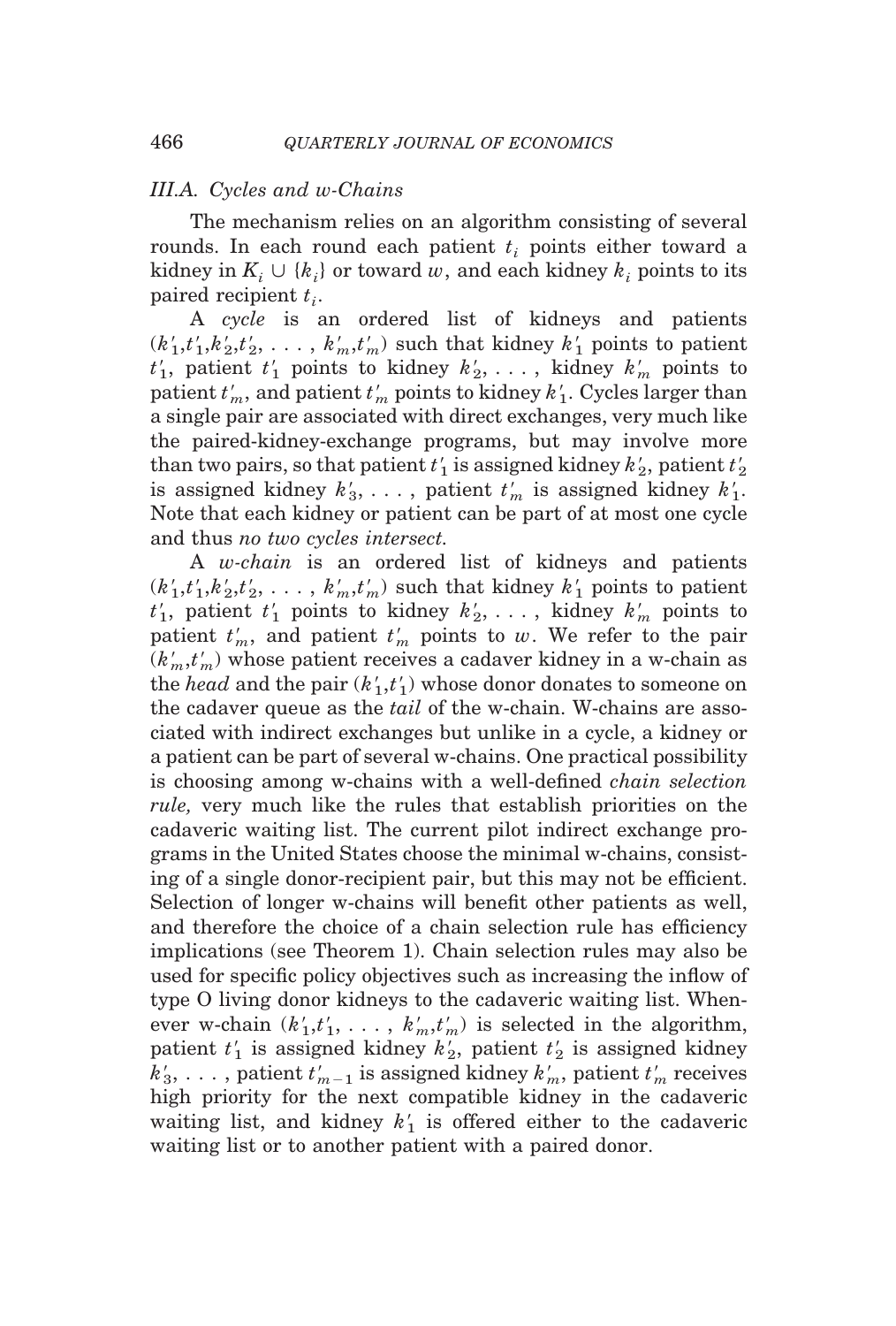LEMMA 1. Consider a graph in which both the patient and the kidney of each pair are distinct nodes as is the wait-list option *w*. Suppose that each patient points either toward a kidney or *w*, and each kidney points to its paired recipient. Then either there exists a cycle, or each pair is the tail of some w-chain.

We can now introduce the TTCC mechanism. Because the exchange mechanism interacts with many parts of the kidney transplant environment, it will clarify the discussion to start by indicating which parts of the environment we take as fixed for our present purpose. First, we take the operation of the cadaver queue as fixed. The cadaver queue can be thought of as a stochastic arrival process of cadavers and patients, interacting with a scoring rule that determines which patients are offered which cadaver kidneys. We also take as fixed how patients whose donors donate a kidney to someone on the queue are given high priority on the queue, e.g., by being given points in the scoring rule.<sup>4</sup> We also take as given the size of the live kidney exchange; i.e., the set of patient-donor pairs is taken to be fixed. In practice, the set of patient-donor pairs will grow as the geographic area served by the kidney exchange is increased, or as the time between exchanges is increased. A larger pool of possible exchanges will increase the potential efficiency gains that can be realized by exchange, but will also increase the size of the trading cycles/ w-chains that might be needed to achieve these efficiencies. We will keep track of both of these when we report simulations. Both the operation of the cadaver queue, and the frequency and scope of the kidney exchange will influence patients' "reservation utility," i.e., how they compare various opportunities for direct or indirect exchange to the option of not making any exchange now, but waiting for a future opportunity. Patients can express this reservation utility by where they rank their own donor in their preferences.

<sup>4.</sup> Depending on how this priority is given, patients may need to be aware of the current population of the queue to evaluate the desirability of the w option. Liran Einav and Muriel Niederle have shared with us interesting ideas about how to further model the desirability of the w option dynamically, taking into account that others may enter the queue with high priority, but we will not pursue this here.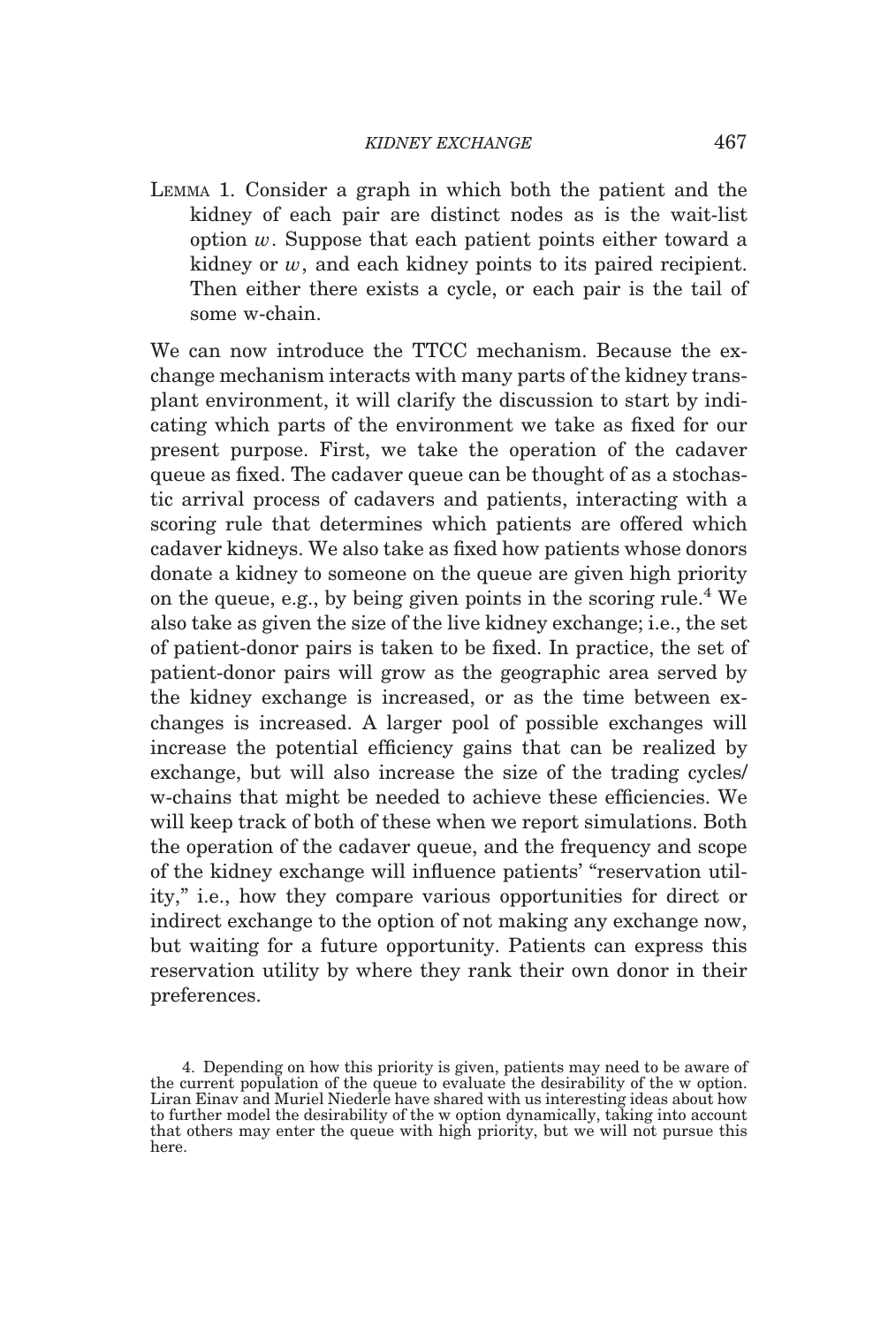### *III.B. The Exchange Mechanism*

For the mechanism defined below, we assume that when one among multiple w-chains must be selected, a fixed chain selection rule is invoked. We will consider a number of such rules, and their implications for incentives, efficiency, and equity.

Throughout the procedure kidneys are assigned to patients through a series of exchanges. Some patients and their assigned kidneys will be immediately removed from the procedure, while others will remain with their assignments but they will assume *a passive* role. So at any point in the procedure, some agents may no longer be participants, some participants will be active, and the others passive.

For a given kidney exchange problem, the TTCC mechanism determines the exchanges as follows.

- 1. Initially, all kidneys are *available,* and all agents are active. At each stage of the procedure each remaining *active* patient *ti* points to his most preferred remaining unassigned kidney or to the wait-list option *w*, whichever is more preferred, each remaining passive patient continues to point to his assignment, and each remaining kidney  $k_i$  points to its paired recipient  $t_i$ .
- 2. *By Lemma 1, there is either a cycle, or a w-chain, or both.*
	- (a) Proceed to Step 3 if there are no cycles. Otherwise, locate each cycle, and carry out the corresponding exchange (i.e., each patient in the cycle is assigned the kidney he is pointing to). Remove all patients in a cycle together with their assignments.
	- (b) Each remaining patient points to his top choice among remaining kidneys, and each kidney points to its paired recipient. Locate all cycles, carry out the corresponding exchanges, and remove them. Repeat until no cycle exists.
- 3. If there are no pairs left, we are done. Otherwise, by Lemma 1 each remaining pair is the tail of a w-chain. Select *only one* of the chains with the *chain selection rule.* The assignment is *final* for the patients in the selected w-chain. The chain selection rule also determines whether the selected w-chain is removed and the associated exchanges are all immediately assigned (including the kidney at the tail, which is designated to go to a patient on the cadaver queue), or if the selected w-chain is kept in the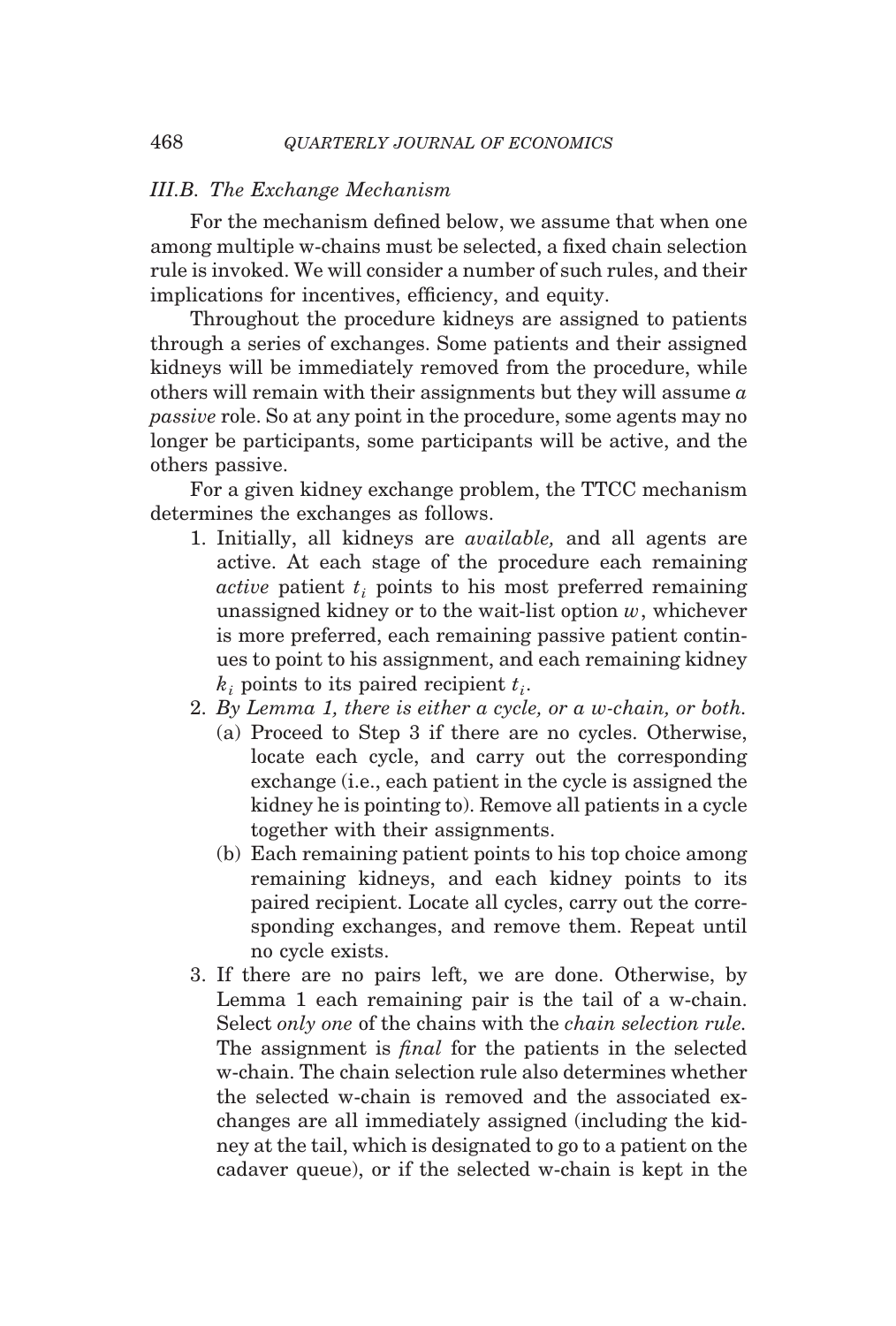procedure although each patient in it is passive hence $f$ orth $^5$ 

4. After a w-chain is selected, new cycles may form. Repeat Steps 2 and 3 with the remaining active patients and unassigned kidneys until no patient is left.

At the end of the procedure, each patient with a living donor is assigned a kidney (or a high priority place on the waiting list). However, that does not necessarily mean each of these patients receives a transplant. In particular, a minimal cycle  $(k_i, t_i)$  consisting of a single patient-donor pair may be a pair that was not offered a sufficiently desirable kidney in the current exchange, and chooses to wait in the hope of exchanging for a high quality living donor kidney the next time the exchange is run, after new donors have entered the system.

EXAMPLE 1. Consider a kidney exchange problem with 12 pairs  $(k_1,t_1), \ldots, (k_{12},t_{12})$  with preferences as follows:

| $t_1$ : $k_9$ $k_{10}$ $k_1$                    |  |  |  |                                                                                                          |                                       |  |                                                | $t_7$ : $k_6$ $k_1$ $k_3$ $k_9$ $k_{10}$ $k_1$ $w$        |  |
|-------------------------------------------------|--|--|--|----------------------------------------------------------------------------------------------------------|---------------------------------------|--|------------------------------------------------|-----------------------------------------------------------|--|
| $t_2$ : $k_{11}$ $k_3$ $k_5$ $k_6$ $k_2$        |  |  |  |                                                                                                          |                                       |  | $t_8$ : $k_6$ $k_4$ $k_{11}$ $k_2$ $k_3$ $k_8$ |                                                           |  |
| $t_3$ : $k_2$ $k_4$ $k_5$ $k_6$ $k_7$ $k_8$ $w$ |  |  |  | $t_9$ : k <sub>3</sub> k <sub>11</sub> ω                                                                 |                                       |  |                                                |                                                           |  |
|                                                 |  |  |  | $t_4$ : $k_5$ $k_9$ $k_1$ $k_8$ $k_{10}$ $k_3$ $w$ $t_{10}$ : $k_{11}$ $k_1$ $k_4$ $k_5$ $k_6$ $k_7$ $w$ |                                       |  |                                                |                                                           |  |
| $t_5$ : $k_3$ $k_7$ $k_{11}$ $k_4$ $k_5$        |  |  |  |                                                                                                          | $t_{11}$ : $k_3$ $k_6$ $k_5$ $k_{11}$ |  |                                                |                                                           |  |
| $t_6$ : $k_3$ $k_5$ $k_8$ $k_6$                 |  |  |  |                                                                                                          |                                       |  |                                                | $t_{12}$ : $k_{11}$ $k_3$ $k_9$ $k_8$ $k_{10}$ $k_{12}$ . |  |

Suppose that patients are ordered in a priority-list based on their indices starting with the patient with the smallest index. We use the following chain selection rule: choose the longest w-chain. In case the longest w-chain is not unique, choose the w-chain with the highest priority patient; if the highest priority patient is part of more than one, choose the w-chain with the second highest priority patient, and so on. Keep the selected w-chains until the termination.

The execution of the TTCC mechanism is given in Figures  $I-V$ 

<sup>5.</sup> The relevance of the last point is the following: whenever a w-chain  $(k'_1, t'_1, \ldots, k'_m, t'_m)$  is selected, even though the assignments of all patients in the w-chain are finalized, the kidney  $k'_1$  at the tail of the w-c w-chain is removed), or it may be made available to the remaining patients as the process continues, and hence *the selected w-chain may possibly grow later on,* although the patients already in it are not affected.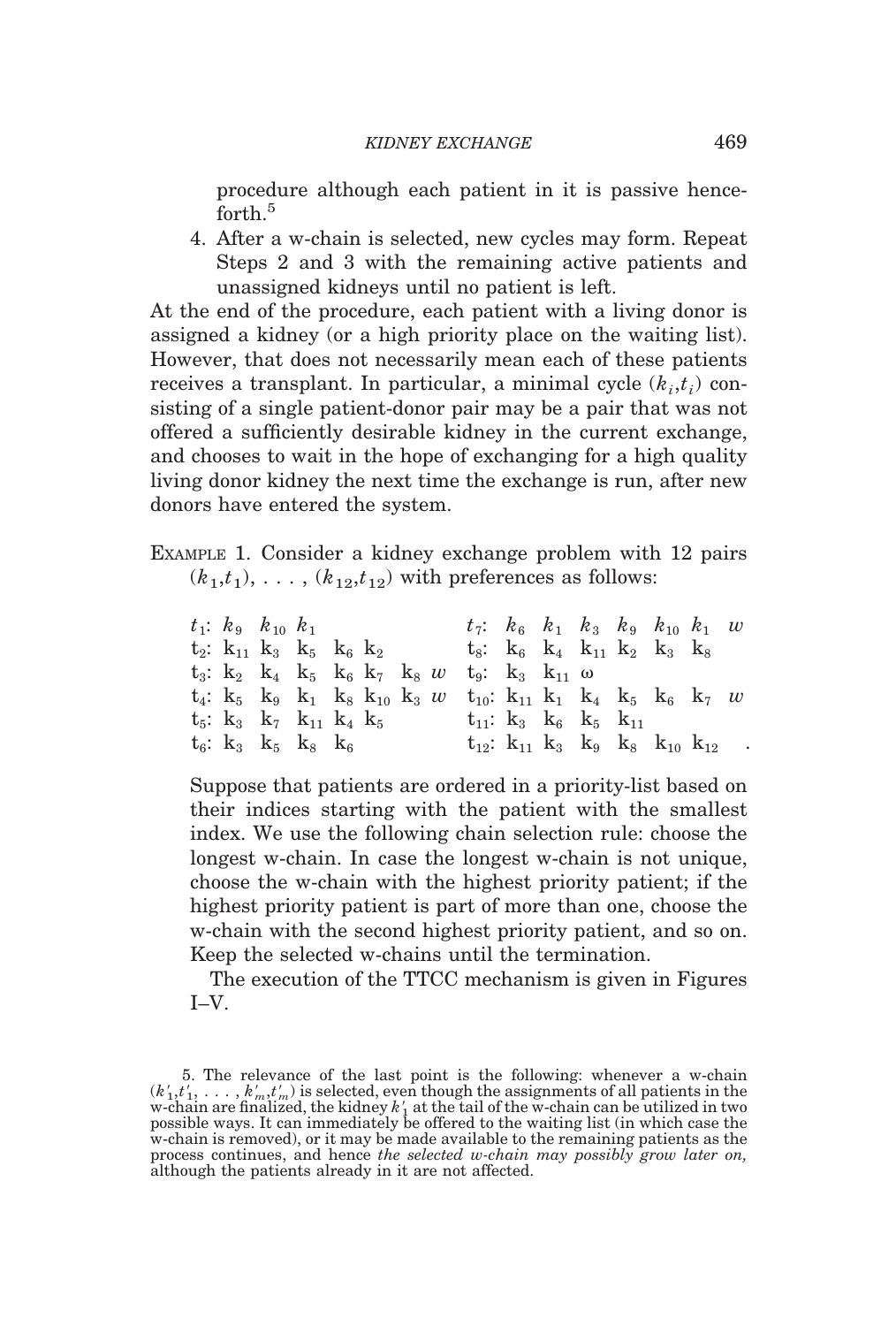

FIGURE I Example 1, Round 1

There is a single cycle  $C_1 = (k_{11}, t_{11}, k_3, t_3, k_2, t_2)$ . Remove the cycle by assigning  $k_{11}$  to  $t_2$ ,  $k_3$  to  $t_{11}$ , and  $k_2$  to  $t_3$ .

The final matching is

 $\begin{pmatrix} t_1 & t_2 & t_3 & t_4 & t_5 & t_6 & t_7 & t_8 & t_9 & t_{10} & t_{11} & t_{12} \ k_9 & k_{11} & k_2 & k_8 & k_7 & k_5 & k_6 & k_4 & w & k_1 & k_3 & k_{10} \end{pmatrix}.$ 

It is worth emphasizing that the chain selection policy does not affect a patient who is at the head of a chain. Since he points to the wait-list option, he will eventually be selected regardless of the chain selection rule. However, whether his intended donor's kidney is offered to the cadaveric waiting list or another patient with a living donor depends on the rule. Depending on policy priorities, one may consider adopting a number of alternative chain selection rules. For example:

- a. Choose minimal w-chains, and remove them.
- b. (c.) Choose the longest w-chain, and remove it (keep it). If the longest w-chain is not unique, then use a tiebreaker to choose among them.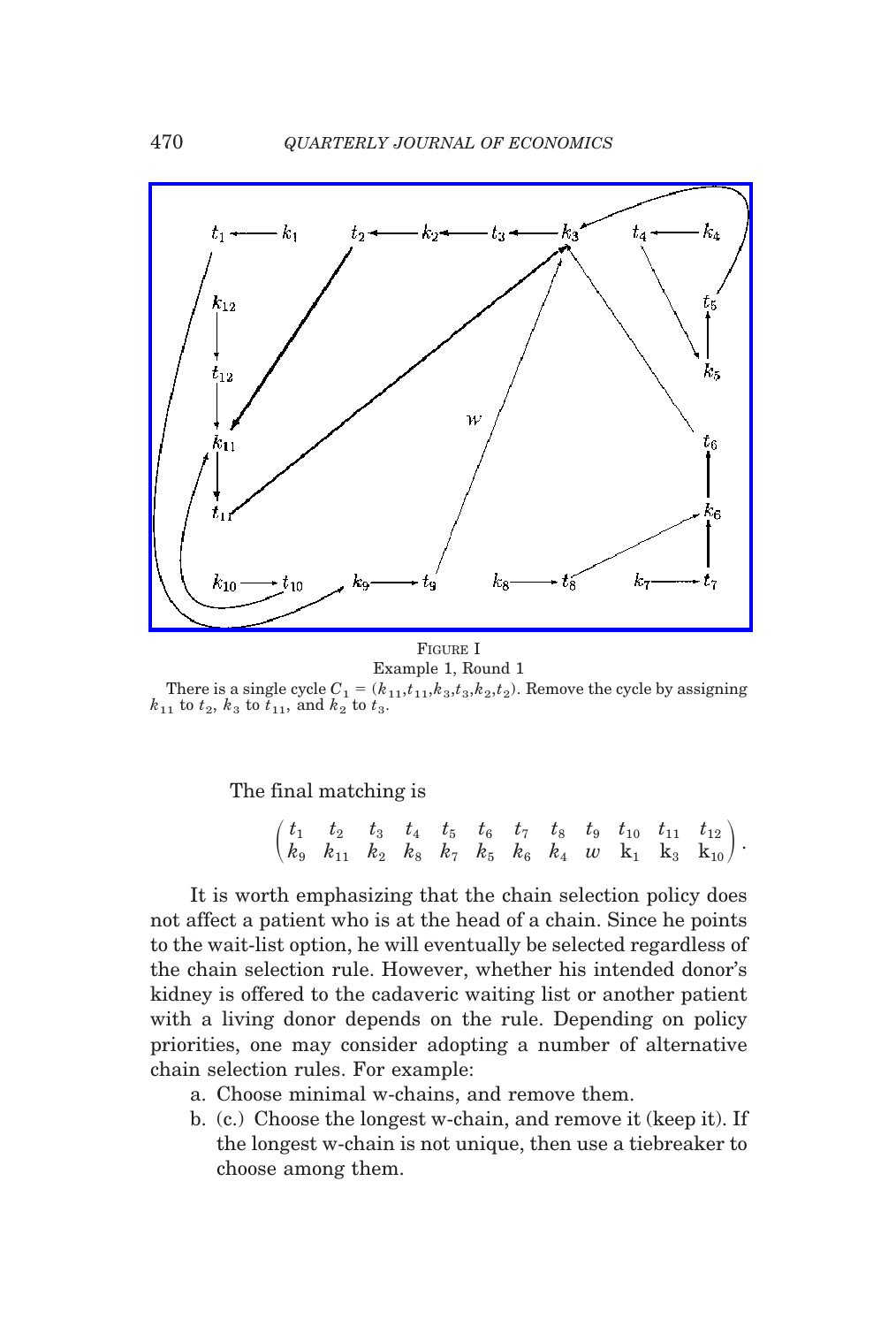

#### FIGURE II Example 1, Round 2

Upon removing cycle  $C_1$ , a new cycle  $C_2 = (k_7, t_7, k_6, t_6, k_5, t_5)$  forms. Remove it by assigning  $k_7$  to  $\tilde{t}_5$ ,  $k_6$  to  $t_7$ , and  $\tilde{t}_5$  to  $\tilde{t}_6$ .

d. (e.) Prioritize patient-donor pairs in a single list. Choose the w-chain starting with the highest priority pair, and remove it (keep it).

A w-chain that is formed at an interim step of the procedure may grow at subsequent steps unless it is removed; hence the immediate removal of w-chains has a potential efficiency cost. Therefore, the following "hybrid" of chain selection rules d and e may appeal to those who wish to moderate the efficiency loss while increasing the inflow of type O living kidneys to the cadaveric waiting list.

f. Prioritize the patient-donor pairs so that pairs with type O donor have higher priorities than those who do not. Choose the w-chain starting with the highest priority pair; remove it in case the pair has a type O donor, but keep it otherwise.

### *III.C. Efficiency and Incentives*

In what follows, we will speak of Pareto efficiency in terms of the agents in the kidney exchange problem, namely the paired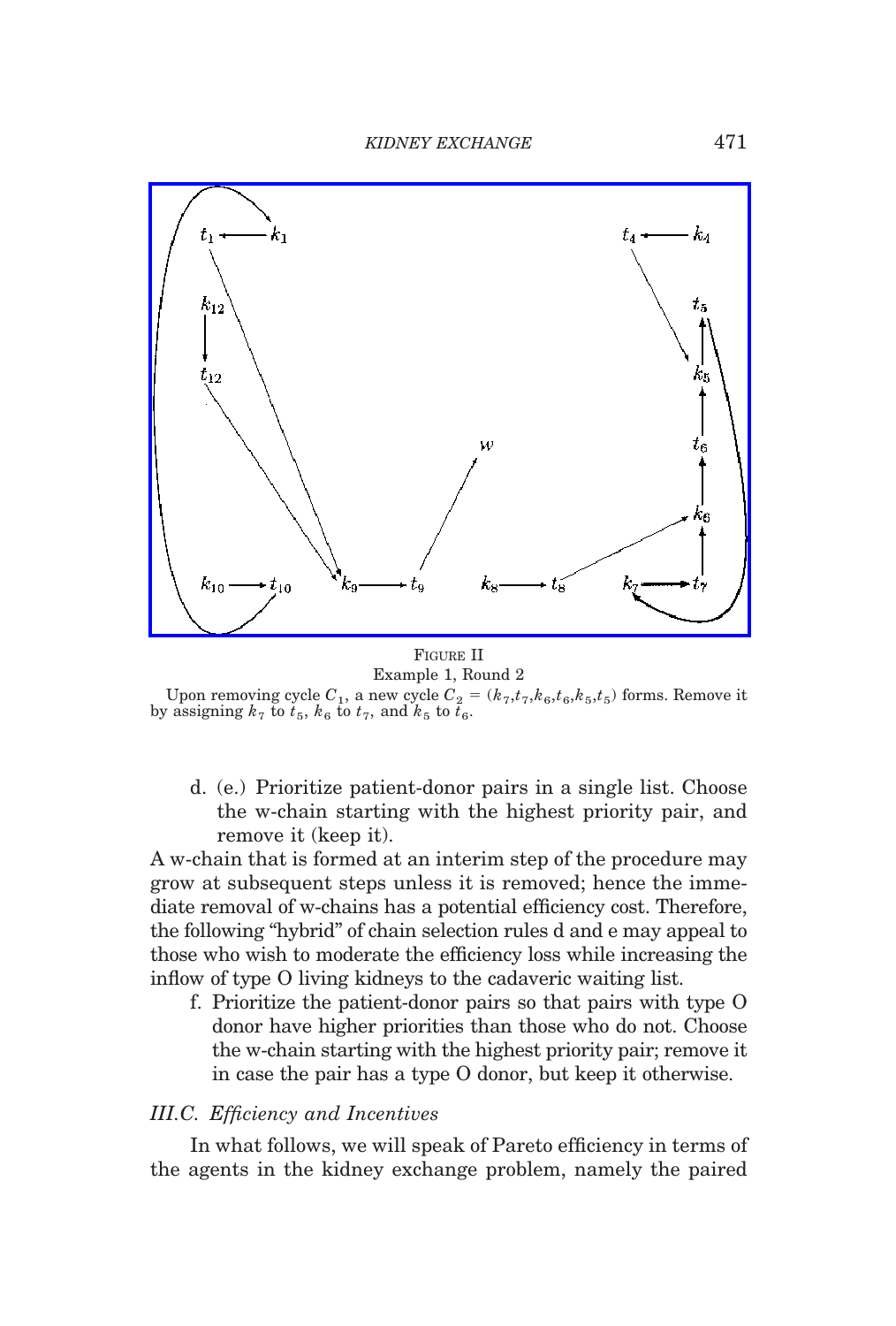

FIGURE III Example 1, Round 3

No new cycle forms, and hence each kidney-patient pair starts a w-chain. The longest w-chains are  $W_1 = (k_8, t_8, k_4, t_4, k_9, t_9)$  and  $W_2 = (k_{10}, t_{10}, k_1, t_1, k_9, t_9)$ .<br>Since  $t_1$ , the highest priority patient, is in  $W_2$  but not in  $W_1$ , choose and fix  $W_2$ . Assign *w* to  $t_9$ ,  $k_9$  to  $t_1$ , and  $k_1$  to  $t_{10}$  but do not remove them. Kidney  $k_{10}$ , the kidney at the tail of  $W_2$ , remains available for the next round.

patients and donors who are available to participate in the kidney exchange. Given a kidney exchange problem, a matching is *Pareto efficient* if there is no other matching that is weakly preferred by all patients and donors and strictly preferred by at least one patient-donor pair. A kidney exchange mechanism is *efficient* if it always selects a Pareto efficient matching among the participants present at any given time.

THEOREM 1. Consider a chain selection rule such that any w-chain selected at a nonterminal round remains in the procedure, and thus the kidney at its tail remains available for the next round. The TTCC mechanism, implemented with any such chain selection rule, is efficient.

Chain selection rules that remove a selected w-chain before ter-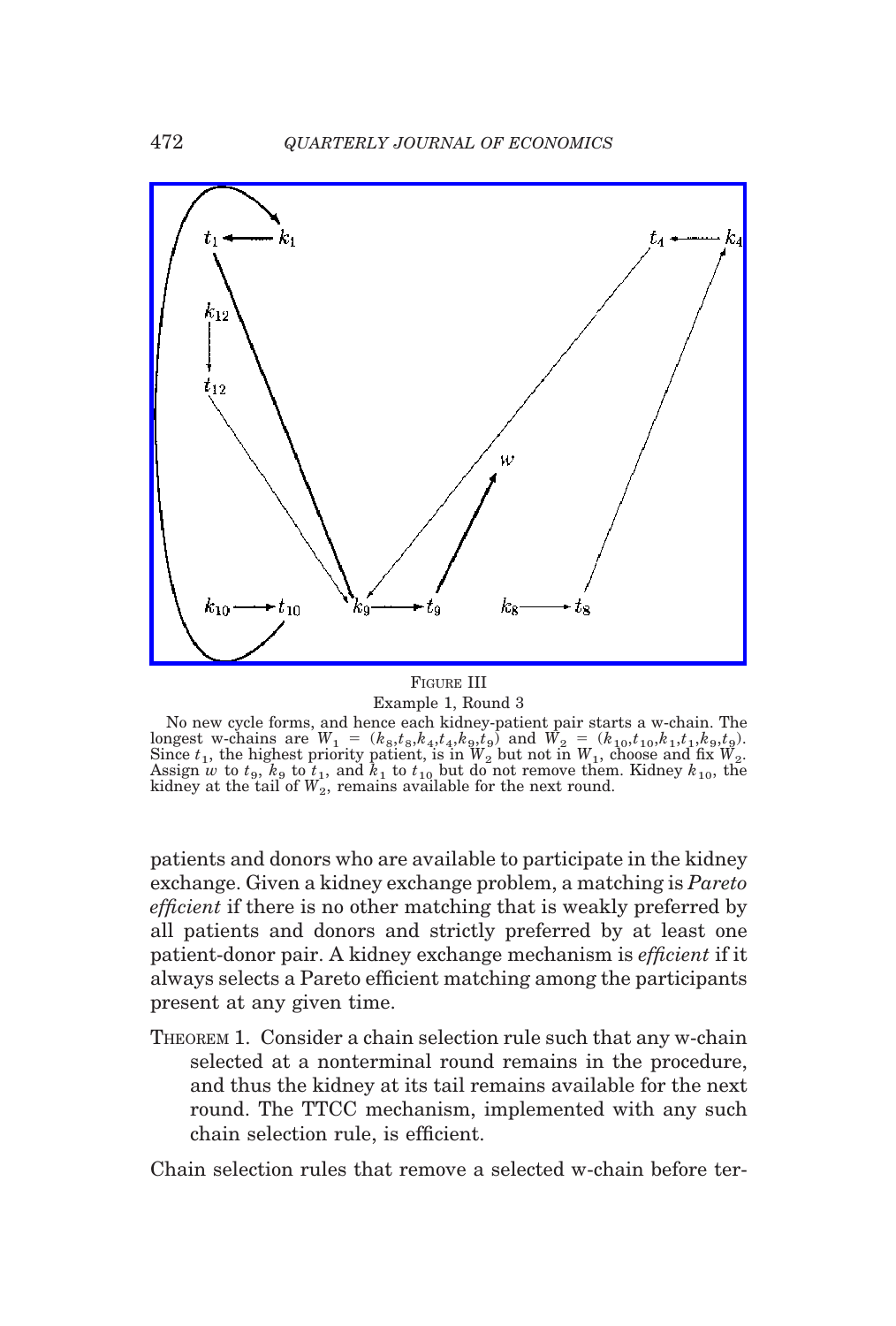

FIGURE IV Example 1, Round 4

Upon fixing the w-chain  $W_2$ , a new cycle  $C_3 = (k_4, t_4, k_8, t_8)$  forms. Remove it by assigning  $k_4$  to  $t_8$  and  $k_8$  to  $\bar{t}_4$ .

mination of the algorithm, on the contrary, may yield Paretoinefficient outcomes.

Roth [1982] showed for the housing model that *truthful preference revelation is a dominant strategy* of the preference revelation game induced by the TTC mechanism, and hence an agent can *never* profit by misrepresenting his preferences. Recall that, *in the absence of indirect exchanges,* the static kidney exchange problem is a housing market, and therefore the Roth [1982] result immediately applies.<sup>6</sup> When indirect exchanges are allowed,

<sup>6.</sup> That is, at any specific time, a patient cannot receive a more preferred kidney by misrepresenting his preferences, which include his option value for the possibility that his donor's kidney can be used in a future exchange. We emphasize that of course we speak of strategy-proofness in the limited strategy space, the space of stated preferences, we have modeled for the kidney exchange problem. There may remain strategic issues associated with other aspects of the organ transplant process, such as being registered at multiple transplant centers and hence appearing on multiple regional waiting lists.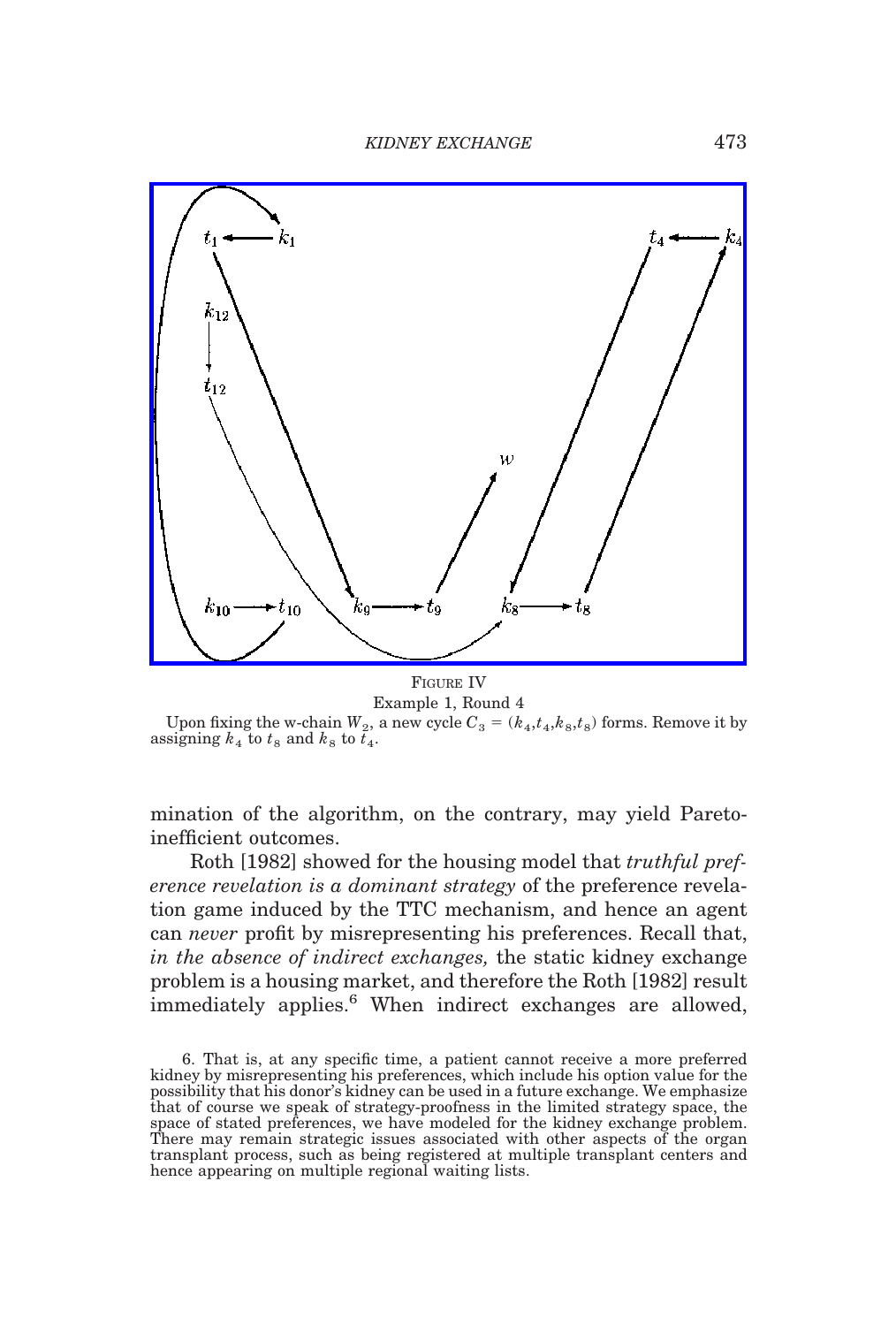

FIGURE V Example 1, Round 5

No new cycles form, and the pair (*k*12,*t*12) "joins" *W*<sup>2</sup> from its tail to form the longest w-chain  $W_3 = (k_{12}, k_{10}, k_{10}, k_{11}, k_9, t_9)$ . Fix  $W_3$ , and assign  $k_{10}$  to  $t_{12}$ .<br>Since no patient is left, w-chain  $W_3$  is removed, and kidney  $k_{12}$  at its tail is offered to the highest priority patient at the cadaveric waiting list.

whether the TTCC mechanism is strategy-proof depends on the choice of the chain selection rule.

THEOREM 2. Consider the chain selection rules a, d, e, and f. The TTCC mechanism, implemented with any of these chain selection rules, is strategy-proof.

Among these four chain selection rules, the last two are especially appealing: Rule e yields an efficient and strategy-proof mechanism, whereas Rule f gives up efficiency in order to increase the inflow of type O kidneys to the cadaveric waiting list. On the negative side, strategy-proofness of TTCC is lost if one adopts a chain selection rule that chooses among the longest w-chains.

EXAMPLE 2. Consider the problem in Example 1, but suppose that patient  $t_4$  misrepresents his preferences as  $P'_4$  =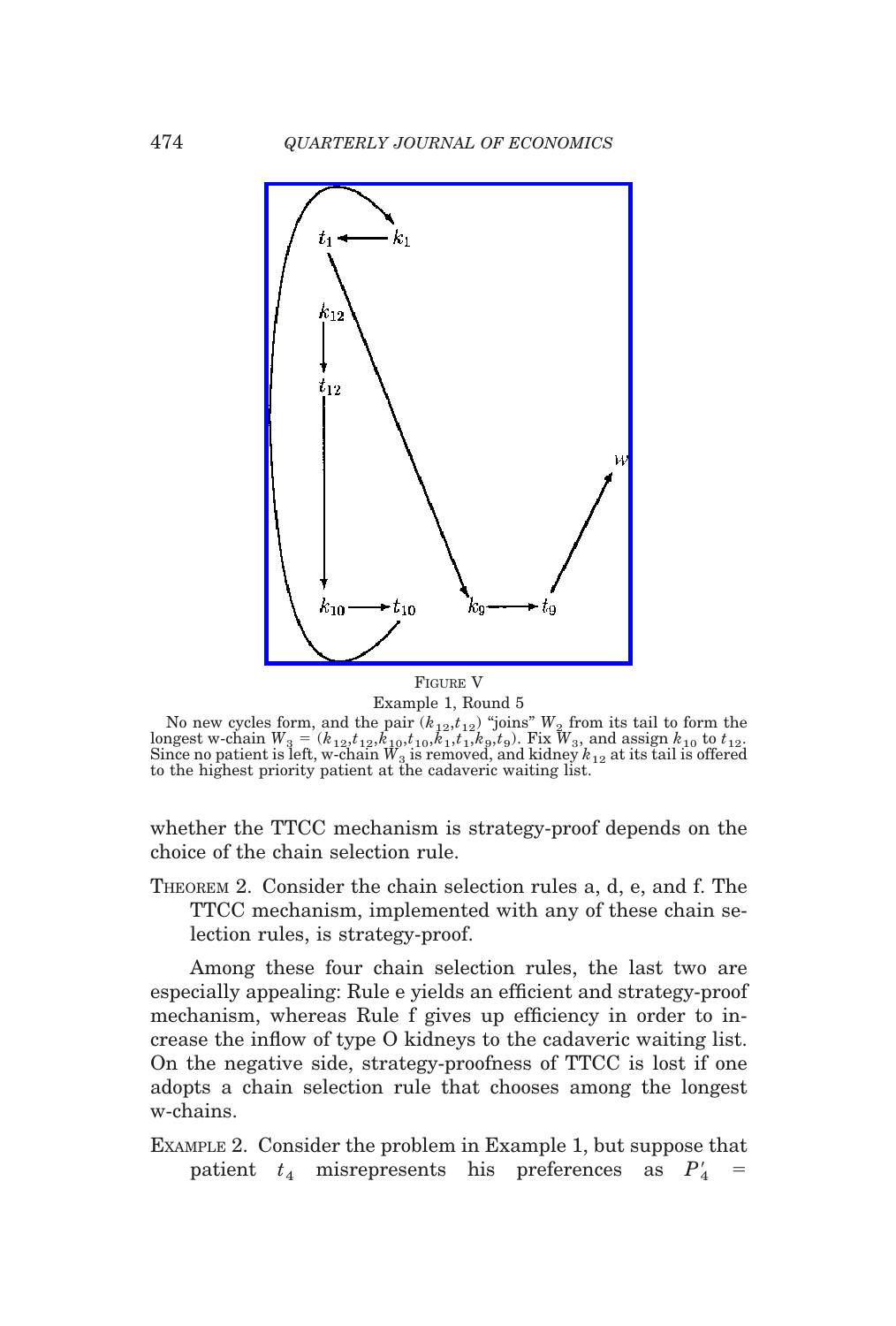$k_5, k_1, k_9, \ldots$  improving the ranking of kidney  $k_1$ . While Round 1 and Round 2 remain as in Example 1, Round 3 changes, and this time the longest w-chain at Round 3 is  $W_4 = (k_8, t_8, k_4, t_4, k_1, t_1, k_9, t_9)$ . Therefore, patient  $t_4$  is assigned kidney  $k_1$  instead of kidney  $k_8$ , making his preference misrepresentation profitable.

# IV. SIMULATIONS

The theoretical treatment of the TTCC mechanism makes clear that larger exchanges may yield welfare gains, but it gives no idea of their magnitude. The following simulations are meant as a first step in that direction, and as a "proof of concept" to demonstrate that the gains are potentially substantial. We use data where they exist, e.g., on the likelihood of mismatches and positive crossmatches (see Table II). Where no data exist—on the willingness of patients and donors to trade a live donation for priority on the cadaver queue—we do robustness checks by simulating a wide range of preferences.

#### *IV.A. Patient and Donor Characteristics*

In addition to characteristics reported in Table II, for the HLA characteristics of the population, we use the distribution reported in Zenios [1996] using the UNOS registration data for years between 1987 and 1991. We assume that all HLA proteins and blood type are independently distributed following Zenios. For simplicity, we consider unrelated donor-patient pairs. About 25.3 percent all living-donor transplants were in this category in 2001. We use UNOS data to find the conditional distribution of the age of a nonspousal unrelated donor given that he is an adult. We assume that HLA and blood-type characteristics of the donor have the same distribution as the patients', the characteristics of a nonspousal unrelated donor are independently distributed with the patient, and the characteristics of a spouse are independently distributed with the patient except his or her age. We assume that the spouse age is the *same* as the patient age.

# *IV.B. Preference Construction*

The preferences of patients are determined using the survival analysis of grafts reported in Mandal et al. [2003]. This analysis uses data obtained from first-time kidney-only transplants between 1995 and 1998 in the United States Renal Data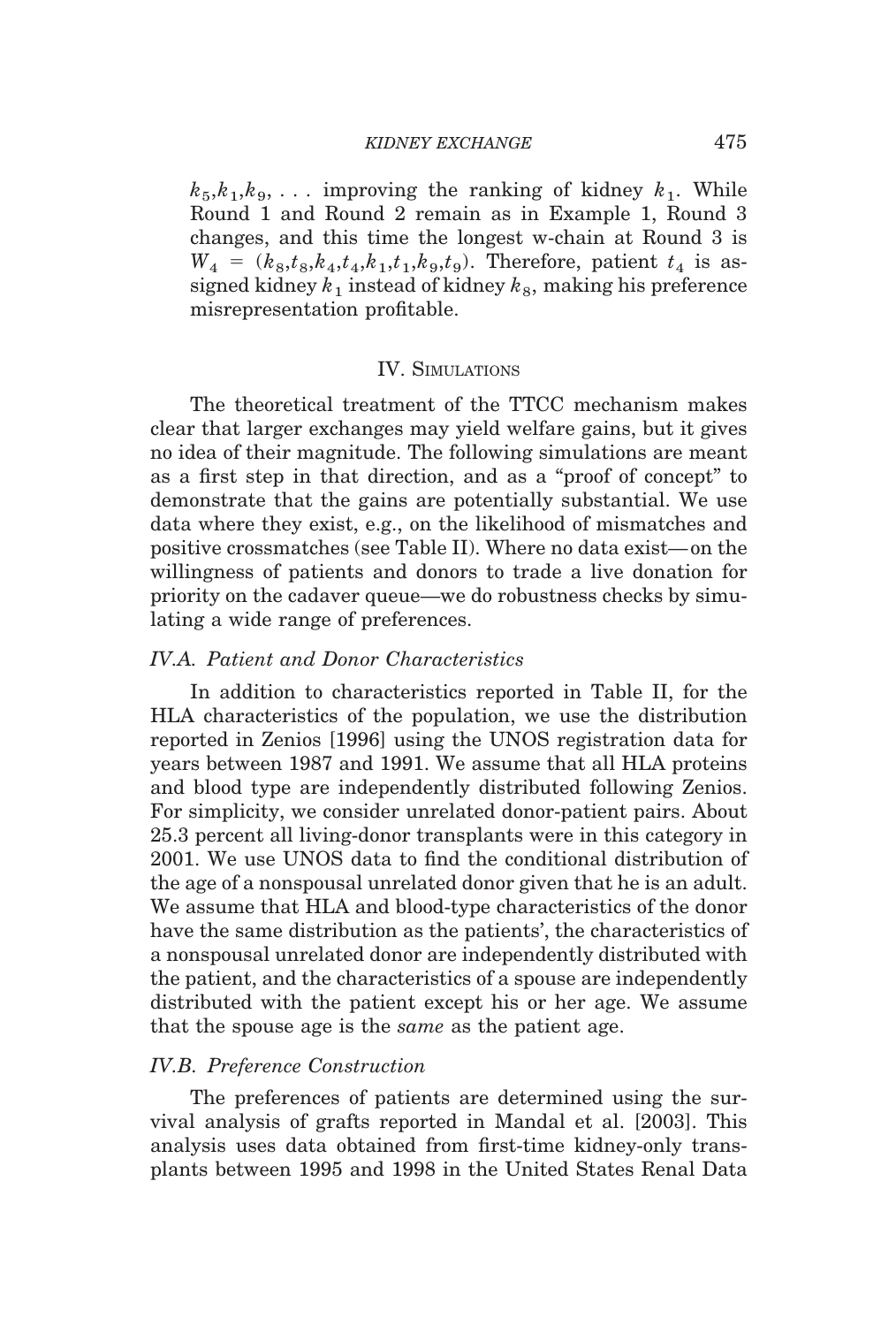| A. Patient ABO blood type  | Frequency |
|----------------------------|-----------|
| $\Omega$                   | 45.6%     |
| Α                          | 39.5%     |
| B                          | 11.1%     |
| AB                         | 3.8%      |
| <b>B.</b> Patient gender   | Frequency |
| Female                     | 40.9%     |
| Male                       | 59.1%     |
| C. Patient age             | Frequency |
| $<$ 18                     | 5.6%      |
| $18 - 34$                  | 13%       |
| $35 - 49$                  | 34.9%     |
| $50 - 64$                  | 38.9%     |
| >64                        | 7.6%      |
| D. Unrelated living donors | Frequency |
| Spouse                     | 53.5%     |
| Other                      | $46.5\%$  |
| E. Living donor age        | Frequency |
| $<$ 18                     | 5.6%      |
| $18 - 34$                  | 13%       |
| $35 - 49$                  | 34.9%     |
| $50 - 64$                  | 38.9%     |
| > 64                       | 7.6%      |
| F. Positive crossmatch     | Frequency |
| Female patient—husband     | 33.3%     |
| Other                      | 11.1%     |

#### TABLE II AMERICAN CAUCASIAN PATIENT AND LIVING DONOR CHARACTERISTIC DISTRIBUTIONS USED IN SIMULATIONS

The frequencies are obtained from the UNOS data for various years. Patients are the new wait-list additions recorded between January 1995 and April 2003, except the gender data. The gender and living donor data were recorded between 1992 and 2001. Based on UNOS/OPTN data and annual report as of 7/14/2003 retrieved from http://www.optn.org. Positive crossmatch probability is reported by Zenios, Woodle, and Ross [2001].

System (USRDS) database. We assume that the utility function of each patient depends on the number of HLA mismatches  $(x)$  and the donor age  $(y)$ . In the "rational" preference construction, following Mandal et al., we assume that each patient younger than 60 has a utility function  $u(x,y) = -0.514x - y/10$ , and each patient 60 and older has a utility function  $u(x,y) = -0.510x$ *y*/10. We also consider a "cautious" preference construction. Under cautious preferences, we assume that patient  $t_i$  prefers donor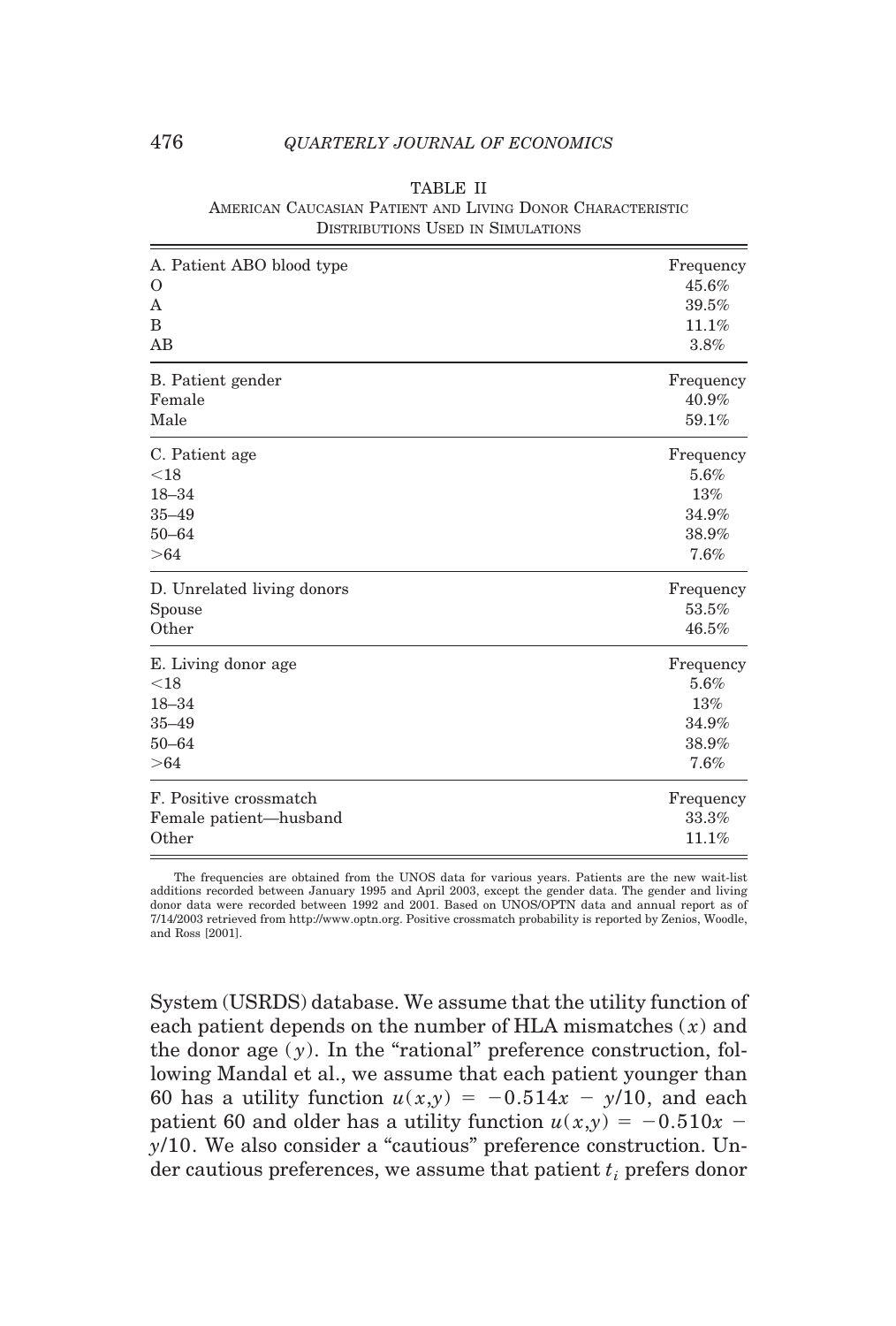$k_i \in K_i$  to his own donor  $k_i$  only if kidney  $k_i$  is not compatible with him, or if although kidney  $k_i$  is compatible with him, it has *more than* an equivalent of one additional HLA mismatch than kidney  $k_i$  has.

Under both preference scenarios, the wait-list option may or may not be considered acceptable by a patient. Since the expected quality of HLA match is very low when a patient is given priority in the waiting list and since the graft failure rates are significantly higher for cadaveric kidneys than living-donor kidneys, we assume that a patient considers the wait-list option acceptable *only if* his donor is not compatible with him. We also assume that the patients who consider this option acceptable prefer any compatible living-donor kidney to this option. Because there are no reliable data available on the rate of patients who consider this option acceptable and because it depends on how priority is given, we consider two treatments, in which 0 percent and 40 percent of the patients with incompatible donors prefer the wait-list option to their own donors.

### *IV.C. Simulated Mechanisms*

We consider four exchange mechanisms to contrast with the *no-exchange* regime: (1) *paired-kidney-exchange mechanism,* (2) *TTC mechanism,* (3) *paired and indirect exchange mechanism,* and (4) *TTCC mechanism* with the efficient and strategy-proof chain selection rule e. In our simulations we randomly simulate a sample of *n* donor-patient pairs using the population characteristics explained above. Then, we determine the preferences of patients over kidneys in the sample: for each patient  $t_i$ , we first check whether a donor  $k_j$  is ABO-compatible. If  $k_j$  is ABO-compatible, then we check whether there is a positive crossmatch between  $t_i$  and  $k_j$ . If they test negative for crossmatch, then  $k_j$  is in the compatible donor set  $K_i$  of patient  $t_i$ . After finding the set of compatible kidneys for each patient, we obtain a preference ordering on this set, using the utility functions described above. We construct four sets of preferences for each patient using the rational or cautious preference construction and assuming that 0 percent or 40 percent of patients with incompatible donors consider the wait-list option acceptable. We simulate each of the five mechanisms under these four preference scenarios. We use a Monte-Carlo simulation size of 100 trials for three different population sizes of 30, 100, and 300 pairs.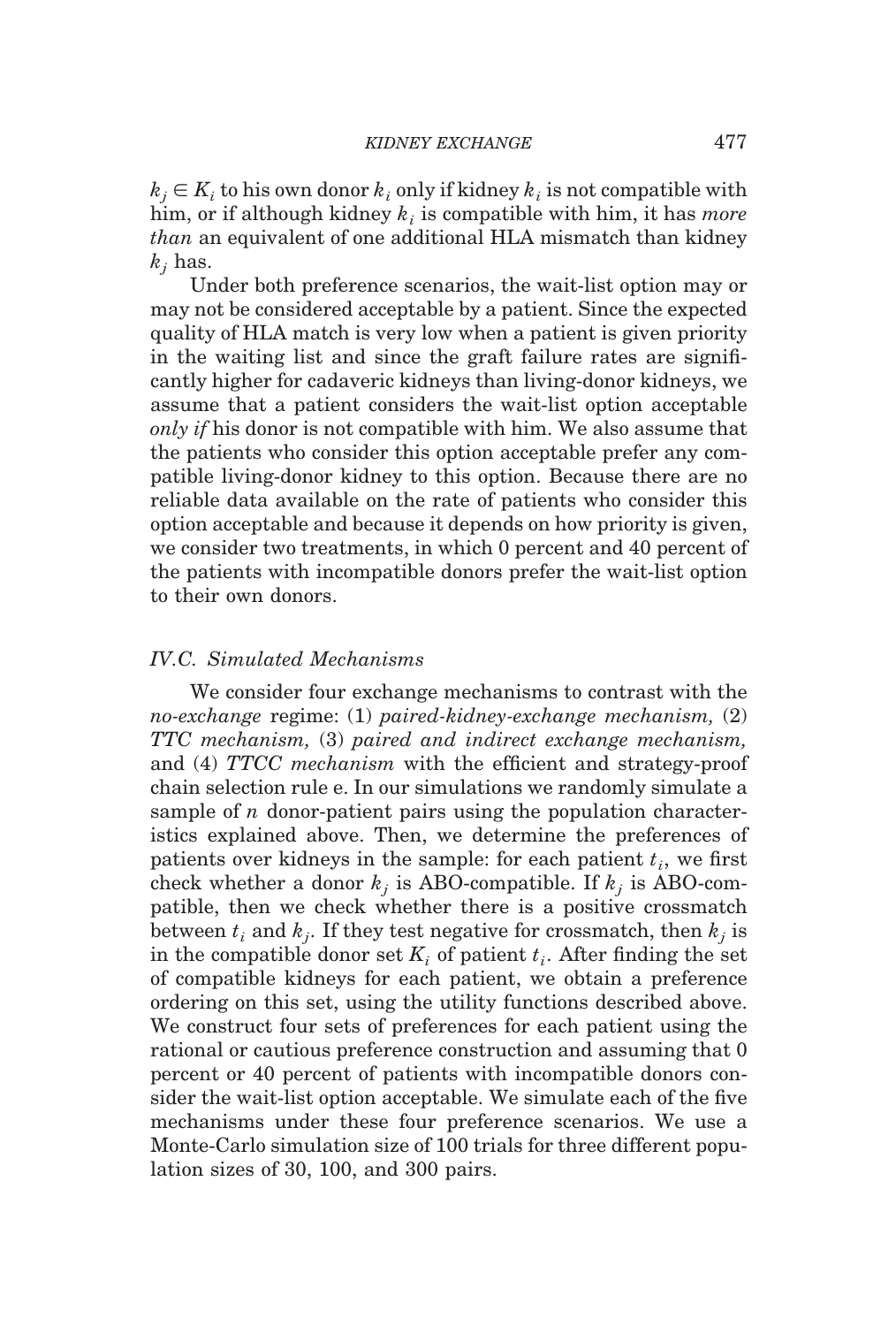### *IV.D. Discussion of Results*

The simulation results suggest that substantial gains in the number and match quality of transplanted kidneys might result from adoption of the TTCC mechanism. We report the details of this analysis in three tables. The rows of the tables refer to different regimes, under different preference constructions, and different population sizes.

Table III reports the general patient statistics under each regime. The first column reports the *total live donor transplants* as percentage of the population size, which is the sum of the next two columns, *transplants from own compatible donor* and *transplants from trades.* The fourth column is the percentage of *patients upgraded to the top of the wait-list* through indirect exchanges. The fifth column reports the quality of matches in the live donor transplants: the lower the HLA mismatch is, the higher the odds of graft survival. Standard errors are reported below the estimates.

In Table IV we report the effect of each regime on the waitlist additions for each blood type. The columns are separated into two main groups. The first group reports the *net* percentage of patients sent to the top of the wait-list due to indirect exchanges (the percentages are taken with respect to all paired patients). This is a *net upgrade burden,* i.e., the difference between the patients added at the top of the list and the living-donor kidneys made available for the wait-list patients. The second group reports (again as a percentage of all paired patients) the rate of paired patients who nonetheless are sent to the cadaveric waiting list because the patient is not assigned a living-donor kidney.

In Table V, we report the sizes of cycles and w-chains under each mechanism. The columns are divided into two groups for cycles and w-chains. Each group reports the number, the average length, the average maximum (per group, over all 100 trials) length of cycles/w-chains, and the length of the *longest* cycle/wchain encountered in all 100 trials. The lengths of cycles/w-chains are measured in pairs. Standard errors are reported below the estimates.

Next we highlight a number of these results.

1. A transition to the TTCC mechanism will significantly improve the utilization rate of potential unrelated livingdonor kidneys: assuming a population size of 100 pairs, while approximately 55 percent of potential living-donor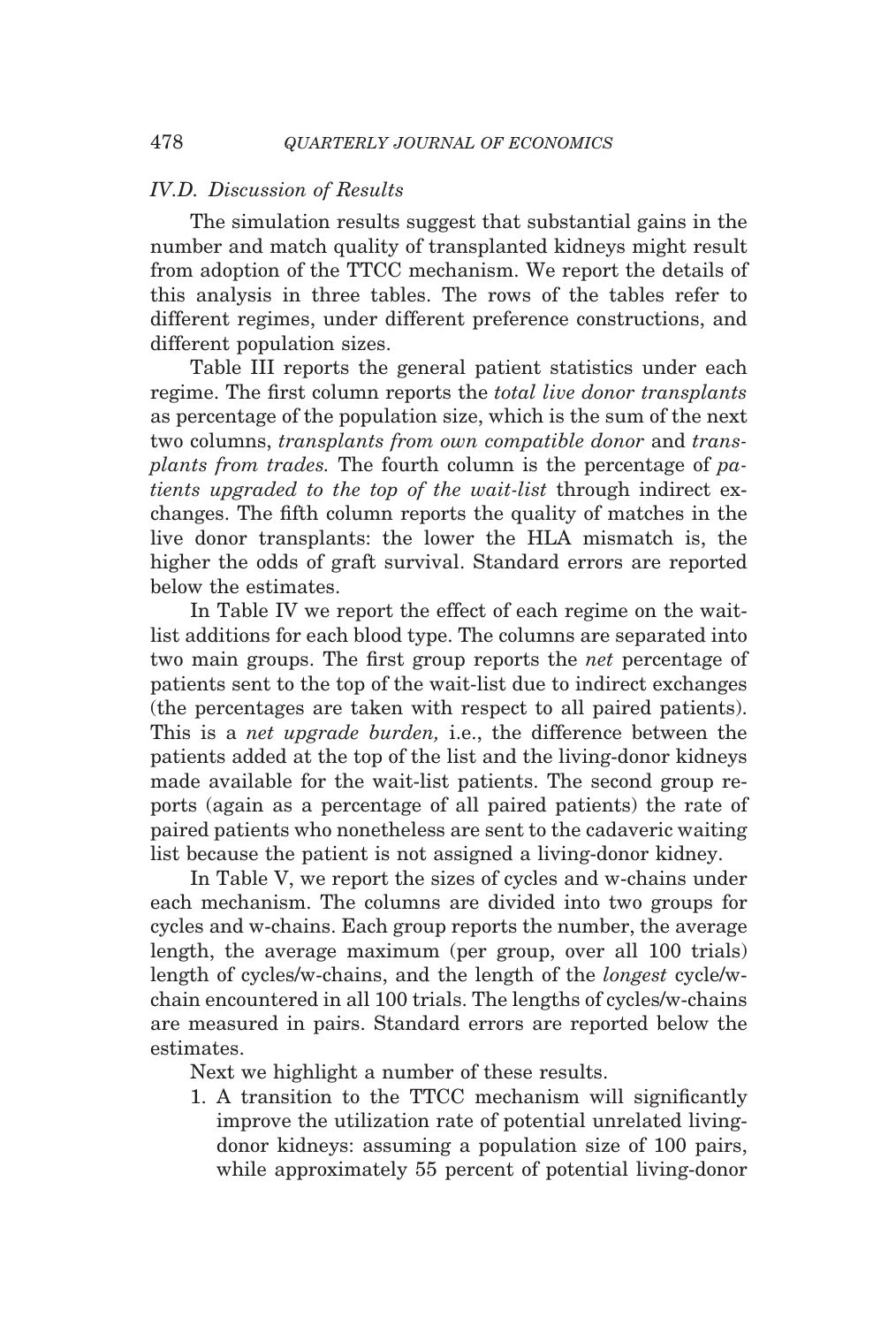|           |                  |                 |                   | NUMERE OF TRANSPLANTS AND QUALITY OF MATCH FOR $N = 30$ , $N = 100$ , and $N = 300$ |                                                                            |                                              |             |
|-----------|------------------|-----------------|-------------------|-------------------------------------------------------------------------------------|----------------------------------------------------------------------------|----------------------------------------------|-------------|
| Pop. size | Pref.            | Exchange regime | Total trans. $\%$ | of<br>Own donor trans.                                                              | Trade $% \mathcal{C}_{\mathrm{CL}}\left( \mathcal{C}_{\mathrm{CL}}\right)$ | Wait-list upgrade %                          | HLA mis.    |
|           | Wait-list 0%     |                 |                   |                                                                                     |                                                                            |                                              |             |
|           | E                | None            | 54.83 (8.96)      | 54.83 (8.96)                                                                        | $\begin{pmatrix} 0 \\ 0 \end{pmatrix}$                                     | $_{\odot}^{\odot}$                           | 4.79(0.25)  |
|           | $\overline{a}$   | Paired          | 38.50 (9.90)      | 54.83 (8.96)                                                                        | 13.67 (9.40)                                                               | $\circ$                                      | 4.78 (0.24) |
|           | Rational         | TTC             | 82.47 (10.14)     | 23.03 (9.44)                                                                        | 59.43 (13.57)                                                              | $\overline{0}$ (0)                           | 4.16(0.22)  |
| $n = 30$  | Cautious         | TTC             | 81.07 (10.02)     | 34.17 (11.27)                                                                       | 46.90 (13.96)                                                              | $\circ$                                      | 4.29(0.23)  |
|           | Wait-list 40%    |                 |                   |                                                                                     |                                                                            |                                              |             |
|           | Ę                | Paired/ind      | 68.50(9.90)       | 54.83 (8.96)                                                                        | 13.67 (9.40)                                                               | 13.20 (6.73)                                 | 4.78 (0.24) |
|           | Rational         | <b>TTCC</b> e   | 84.70 (8.49)      | 21.23 (9.60)                                                                        | 63.47 (12.39)                                                              | 6.37(4.88)                                   | 4.17 (0.22) |
|           | Cautious         | ITCC e          | 83.57 (8.53)      | 32.93 (10.98)                                                                       | 50.63 (12.54)                                                              | 6.13(4.39)                                   | 4.29(0.22)  |
|           | Wait-list $0\%$  |                 |                   |                                                                                     |                                                                            |                                              |             |
|           | E                | None            | 54.79 (4.48)      | 54.79 (4.48)                                                                        | 0(0)                                                                       | $\circ$                                      | 4.83(0.14)  |
|           | $\overline{a}$   | Paired          | 73.59(4.97)       | 54.79 (4.48)                                                                        | 18.80 (3.81)                                                               | (0)                                          | 4.82(0.11)  |
|           | Rational         | TTC             | 87.85 (4.54)      | 11.51 (3.44)                                                                        | 76.34 (5.45)                                                               | $0\ (0)$                                     | 3.72(0.10)  |
| $n = 100$ | Cautious         | TTC             | 87.23 (4.73)      | 24.01 (4.48)                                                                        | 63.22 (5.46)                                                               | (0)                                          | 3.86 (0.11) |
|           | Wait-list $40\%$ |                 |                   |                                                                                     |                                                                            |                                              |             |
|           |                  | Paired/ind      | 73.59 (4.97)      | 54.79 (4.48)                                                                        | 18.80 (3.81)                                                               | 10.24(3.07)                                  | 4.82(0.11)  |
|           | Rational         | PTCC e          | 89.44 (3.85)      | 10.29 (3.26)                                                                        | 79.15 (4.40)                                                               | 3.96(1.97)                                   | 3.71 (0.10) |
|           | Cautious         | <b>PTCC</b> e   | 88.97 (4.17)      | 22.81 (4.83)                                                                        | 66.16 (4.79)                                                               | 4.72(2.60)                                   | 3.85(0.11)  |
|           | Wait-list 0%     |                 |                   |                                                                                     |                                                                            |                                              |             |
|           | E                | None            | 53.92 (2.82)      | 53.92 (2.82)                                                                        | $\begin{matrix} 0 & 0 \\ 0 & 0 \end{matrix}$                               | $\circledcirc$                               | 4.81 (0.08) |
|           | All              | Paired          | 75.03 (2.72)      | 53.92 (2.82)                                                                        | 21.11 (2.51)                                                               |                                              | 4.81 (0.07) |
|           | Rational         | TTC             | 91.05 (3.35)      | 5.72 (1.28)                                                                         | 85.32 (3.61                                                                | $\begin{matrix} 0 & 0 \\ 0 & 0 \end{matrix}$ | 3.29(0.06)  |
| $n = 300$ | Cautious         | TTC             | 90.86(3.31)       | 15.36 (2.20)                                                                        | 75.51(4.07)                                                                | $\circ$                                      | 3.40(0.06)  |
|           | Wait-list 40%    |                 |                   |                                                                                     |                                                                            |                                              |             |
|           |                  | Paired/ind      | 75.03 (2.72)      | 53.92 (2.82)                                                                        | 21.11 (2.51)                                                               | 9.77(1.73)                                   | 4.81 (0.07) |
|           | Rational         | <b>TTCC</b> e   | 92.29 (2.98)      | 5.00(1.29)                                                                          | 87.29 (3.05)                                                               | 3.02(1.36)                                   | 3.29(0.06)  |
|           | Cautious         | TTCC e          | 92.17 (2.93)      | 14.42 (2.10)                                                                        | 77.75 (3.26)                                                               | 3.19 (1.40)                                  | 3.39(0.06)  |

J Ę  $100$  $\Omega$  $\begin{tabular}{ll} \bf{TABLE} & \tt III \\ \hline \end{tabular}$ TABLE III Ċ

*KIDNEY EXCHANGE* 479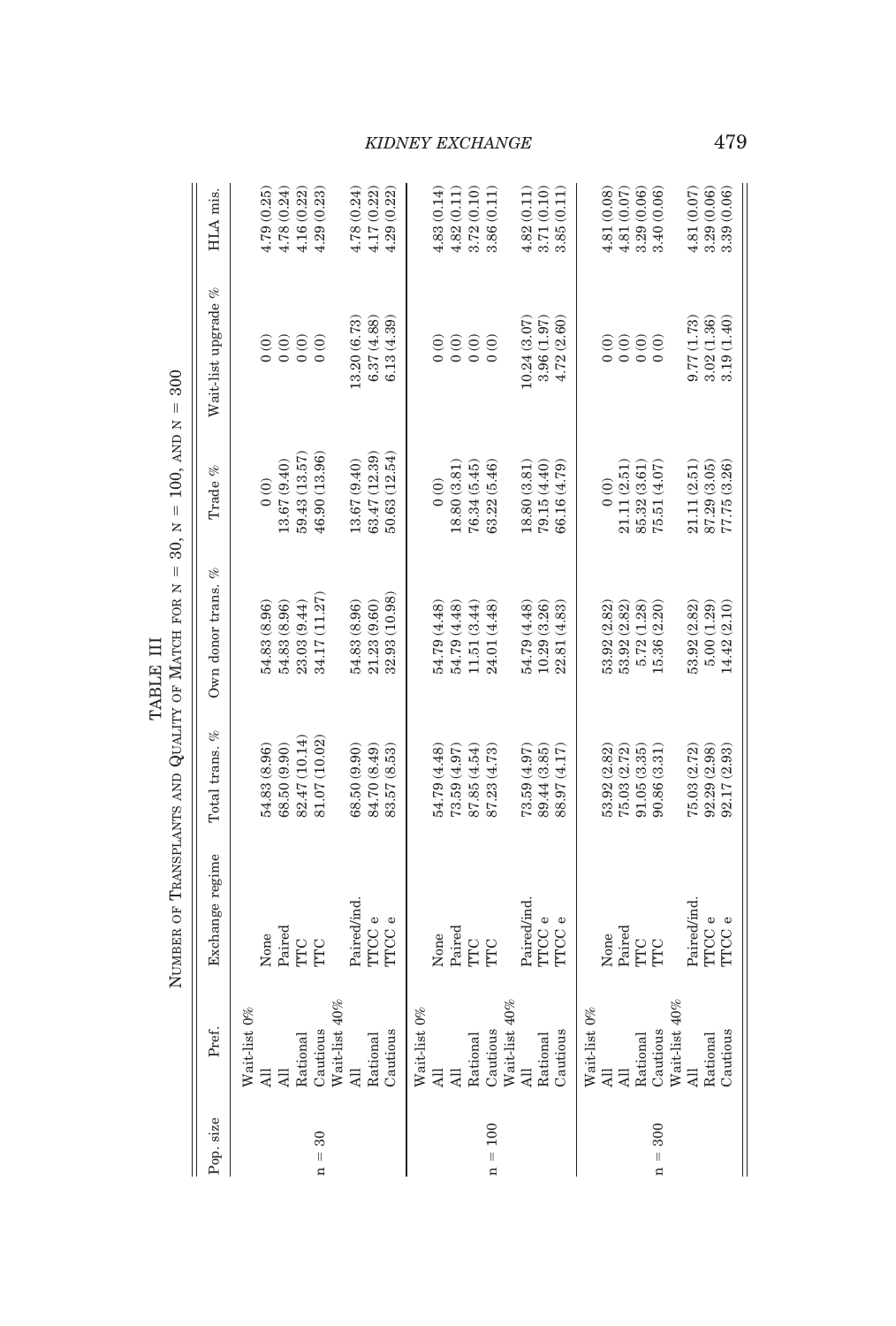|              | ABO COMPOSITION OF NET WAIT-LIST UPGRADES AND OTHER WAIT-LIST PATIENTS AS PERCENTAGE OF N = 30, N = 100, AND N = 300                                                          |                                 |                         |                               | TABLE IV                  |                               |                     |                                                      |                                                     |                                                     |                            |                                                      |
|--------------|-------------------------------------------------------------------------------------------------------------------------------------------------------------------------------|---------------------------------|-------------------------|-------------------------------|---------------------------|-------------------------------|---------------------|------------------------------------------------------|-----------------------------------------------------|-----------------------------------------------------|----------------------------|------------------------------------------------------|
|              |                                                                                                                                                                               |                                 |                         |                               | Net wait-list upgrades %  |                               |                     |                                                      |                                                     | Other wait-list additions %                         |                            |                                                      |
| Pop.<br>size | Pref.                                                                                                                                                                         | Exchange<br>regime              | $\circ$                 | ∢                             | $\mathbf{u}$              | AB                            | Total               | $\circ$                                              | 4                                                   | $\mathbf{u}$                                        | A <sub>B</sub>             | Total                                                |
| $n = 30$     | $\begin{array}{l} \text{Wait-list} \ 0\% \\ \text{All} \\ \text{All} \end{array}$<br>Cautious<br>Rational                                                                     | None<br>Paired<br>TTC<br>TTC    | 0000                    | $\circ \circ \circ \circ$     | 0000                      | $\circ \circ \circ \circ$     | 0000                | 28.547<br>24.477<br>22.13.13                         | 13<br>407<br>4517<br>3.17                           | 2022<br>2022<br>2022                                | 엮 <u>ฅฅฅ</u><br>○○○○       | $45.17$<br>$31.53$<br>$11.83$<br>$18.33$             |
|              | Wait-list 40%<br>Cautious<br>Rational<br>$\overline{a}$                                                                                                                       | Paired/ind.<br>TTCC e<br>TTCC e | 0.13<br>5.13<br>4.4     | $-6.33$<br>$-2.33$<br>$-1.1$  | $3353$<br>$-1.33$         | $-1.53$<br>$-1.60$<br>$-1.43$ | 000                 | $\begin{array}{c} 14.67 \\ 7.13 \\ 8.70 \end{array}$ | $2.17$<br>$1.13$<br>$0.83$                          | $\begin{array}{c} 1.37 \\ 0.63 \\ 0.77 \end{array}$ | 88.0<br>0.00               | $\frac{18.30}{8.93}$                                 |
| $n = 100$    | Wait-list 40%<br>$\begin{array}{l} \text{Wait-list} \ 0\% \\ \text{All} \\ \text{All} \end{array}$<br>Cautious<br>Rational                                                    | None<br>Paired<br>TTC<br>TTC    | 0000                    | $\circ \circ \circ \circ$     | $\circ \circ \circ \circ$ | $\circ \circ \circ \circ$     | 0000                | ರೆ.<br>ವಿಸ್ತಾಂ<br>ವಿಸ್ತಾಂ                            | $13000$<br>$13000$<br>$1400$                        | $857$<br>$0.59$<br>$0.09$<br>$0.09$                 | ន្លូង<br>ដូច្នូដូ<br>ទី១០០ | 45.21<br>26.415<br>12.77<br>12.77                    |
|              | Cautious<br>Rational<br>$\overline{a}$                                                                                                                                        | Paired/ind.<br>TTCC e<br>TTCC e | 8.34<br>8.421<br>4.21   | $-5.27$<br>$-1.17$<br>$-1.56$ | $-1.70$<br>$-1.12$        | $-1.28$<br>$-1.25$<br>$-1.53$ | 000                 | $13.42$<br>$5.71$<br>$5.50$                          | 1.62<br>0.45<br>0.41                                | $\begin{array}{c} 0.40 \\ 0.40 \\ 0.40 \end{array}$ | 858<br>000                 | $\begin{array}{c} 16.17 \\ 6.60 \\ 6.31 \end{array}$ |
| $n = 300$    | Wait-list 40%<br>$\begin{array}{l} \text{Wait-list} \ 0\% \\ \text{All} \\ \text{All} \end{array}$<br>Cautious<br>Rational                                                    | None<br>Paired<br>TTC<br>TTC    | 0000                    | $\circ \circ \circ \circ$     | 0000                      | $\circ \circ \circ \circ$     | 0000                | 28.32<br>21.70<br>7.07<br>7.23                       | $1.42$<br>$2.137$<br>$1.37$                         | 0<br>0000<br>0000                                   | និទ្ធ<br>ដូច្នុះ           | $46.97$<br>$43.95$<br>$9.14$<br>$9.9$                |
|              | Cautious<br>Rational<br>$\overline{a}$                                                                                                                                        | Paired/ind.<br>TTCC e<br>TTCC e | $2779$<br>$279$<br>$29$ | $-5.65$<br>$-0.87$<br>$-0.96$ | $-1.42$<br>$-0.63$        | $-1.32$<br>$-1.27$<br>$-1.34$ | $\circ \circ \circ$ | $\begin{array}{c} 13.21 \\ 4.28 \\ 4.28 \end{array}$ | $\begin{array}{c} 1.36 \\ 0.23 \\ 0.21 \end{array}$ | 0.63<br>0.15<br>0.0                                 | $\frac{588}{1000}$         | $15.21$<br>4.69<br>4.64                              |
| blood type.  | Net wait-list upgrades is the difference between the number of upgraded patients of certain blood type and the number of live donor kidneys sent to the wait-list of the same |                                 |                         |                               |                           |                               |                     |                                                      |                                                     |                                                     |                            |                                                      |

# 480 *QUARTERLY JOURNAL OF ECONOMICS*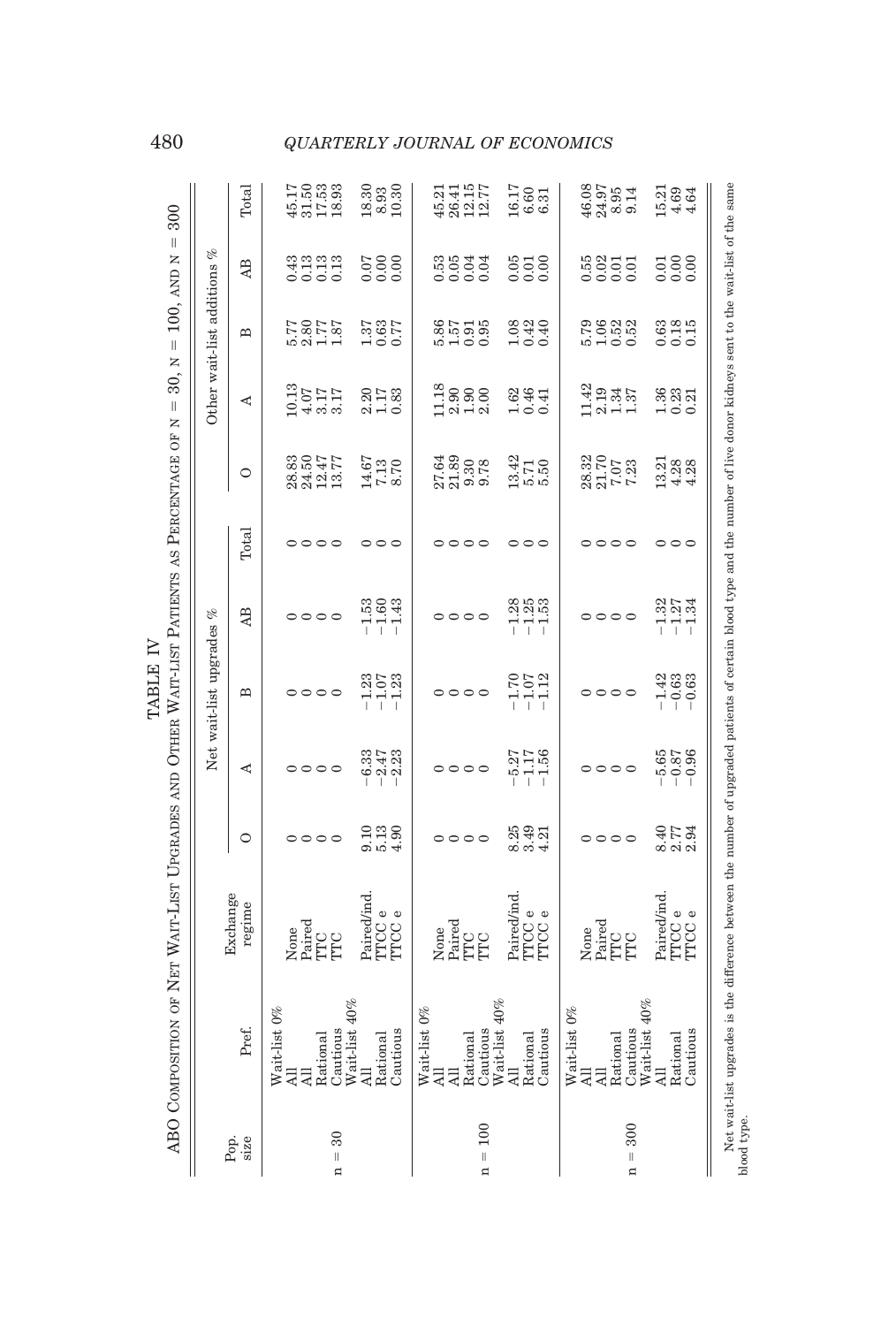|                                                                            |          |                   | Longest      | $\overline{\phantom{a}}$<br>I                                                                         | $\frac{1}{2}$                                                                     | $\overline{\phantom{a}}$<br>I<br>$\overline{\phantom{a}}$                           | $-12$                                                                           | $\overline{\phantom{a}}$<br>$\overline{\phantom{a}}$                                                | $-152$                                                                                |
|----------------------------------------------------------------------------|----------|-------------------|--------------|-------------------------------------------------------------------------------------------------------|-----------------------------------------------------------------------------------|-------------------------------------------------------------------------------------|---------------------------------------------------------------------------------|-----------------------------------------------------------------------------------------------------|---------------------------------------------------------------------------------------|
|                                                                            |          | Length (as pairs) | Max          | $\mathsf{I}$<br>$\overline{\phantom{a}}$<br>I                                                         | $\begin{array}{c} 1\ (0)\\ 2.55\ (1.35)\\ 2.26\ (1.01) \end{array}$               | $\overline{\phantom{a}}$<br>$\overline{1}$<br>1                                     | $\begin{array}{c} 1\ (0)\\ 3.96\ (1.97)\\ 3.76\ (1.64) \end{array}$             | $\overline{\phantom{a}}$<br>$\overline{\phantom{a}}$                                                | $\begin{array}{c} 1 \ (0) \\ 6.47 \ (2.40) \\ 5.99 \ (2.23) \end{array}$              |
| 300                                                                        | W-chains |                   | Mean         | $\overline{\phantom{a}}$<br>$\overline{\phantom{a}}$<br>$\overline{1}$                                | $\begin{array}{c} 1\ (0)\\ 1.86\ (0.83)\\ 1.81\ (0.68) \end{array}$               | $\overline{1}$<br>$\overline{1}$<br>1                                               | $\begin{array}{c} 1\ (0)\\ 2.40\ (0.93)\\ 2.17\ (0.65) \end{array}$             | $\overline{1}$<br>$\overline{\phantom{a}}$<br>$\overline{\phantom{a}}$                              | $\begin{array}{c} 1\ (0)\\ 2.88\ (0.78)\\ 2.65\ (0.72) \end{array}$                   |
| $= 100$ , AND N $=$                                                        |          |                   | Number       | 8888<br> <br>                                                                                         | $\begin{array}{c} 3.96 \; (2.02) \\ 1.91 \; (1.46) \\ 1.84 \; (1.32) \end{array}$ | 6666<br>0000                                                                        | $\begin{array}{c} 10.24 \ (3.07) \\ 3.96 \ (1.97) \\ 4.72 \ (2.60) \end{array}$ | 6666<br>0000                                                                                        | $\begin{array}{c} 29.30\ (5.18)\\ 9.05\ (4.07)\\ 9.57\ (4.20) \end{array}$            |
| 30, N<br>$\parallel$<br>PROPERTIES OF CYCLES AND W-CHAINS FOR N<br>TABLE V |          |                   | Longest      | ⊣ പ ചെ                                                                                                | $α$ ໑ $2$                                                                         | 125                                                                                 | $\frac{25}{12}$                                                                 | 1282                                                                                                | 282                                                                                   |
|                                                                            |          | Length (as pairs) | Max.         | $\begin{array}{c} 1.90\ (0.30) \\ 5.65\ (1.15) \end{array}$<br>5.42 (1.17)<br>$\widehat{\circ}$       | $\begin{array}{c} 1.90\ (0.30) \\ 5.65\ (1.15) \\ 5.42\ (1.17) \end{array}$       | 2.00(0.00)<br>10.14(1.65)<br>9.82 (1.81<br>1(0)                                     | $2.00(0.00)$<br>10.14 (1.65)<br>9.82(1.81)                                      | $\begin{array}{c} 2.00\ (0.00) \\ 16.84\ (2.41) \\ 16.00\ (2.00) \end{array}$<br>1(0)               | $\begin{array}{c} 2.00\ (0.00) \\ 16.84\ (2.41) \\ 16.00\ (2.00) \end{array}$         |
|                                                                            | Cycles   |                   | Mean         | $\begin{array}{c} 1.11\ (0.08) \\ 2.95\ (0.43) \\ 2.59\ (0.44) \end{array}$<br>$\widehat{\mathbf{e}}$ | $\begin{array}{c} 1.11\ (0.08)\\ 3.04\ (0.47)\\ 2.62\ (0.44) \end{array}$         | $\begin{array}{c} 1.15\ (0.03) \\ 4.22\ (0.41) \\ 3.51\ (0.33) \end{array}$<br>1(0) | $\begin{array}{c} 1.15\ (0.03) \\ 4.41\ (0.43) \\ 3.61\ (0.39) \end{array}$     | $\begin{array}{c} 1.16\ (0.02) \\ 5.98\ (0.43) \\ 4.89\ (0.33) \end{array}$<br>1(0)                 | $\begin{array}{c} 1.16\ (0.02)\\ 6.30\ (0.46)\\ 5.05\ (0.33)\end{array}$              |
|                                                                            |          |                   | Number       | $\begin{array}{c} 18.50\ (2.46)\\ 14.65\ (2.22)\\ 16.79\ (2.71)\end{array}$<br>16.45(2.69)            | $\begin{array}{c} 18.50 \ (2.46) \\ 13.37 \ (2.50) \\ 15.74 \ (2.75) \end{array}$ | 54.79 (4.48)<br>64.19 (4.33)<br>36.53 (3.44)<br>45.53 (4.29)                        | $\begin{array}{c} 64.19 & (4.33) \\ 32.91 & (4.16) \end{array}$<br>42.00(5.43)  | $\begin{array}{c} 161.76\, (8.47)\\ 193.42\, (7.42)\\ 79.54\, (4.91)\\ 102.14\, (7.00) \end{array}$ | $\begin{array}{c} 193.42 \, (7.42) \\ 71.17 \, (5.88) \\ 93.76 \, (7.51) \end{array}$ |
|                                                                            |          | Exchange          | regime       | Paired<br>None<br><b>TTC</b><br>TTC                                                                   | Paired/ind<br><b>TTCC</b> e                                                       | Paired<br>None<br>TTC<br><b>PLC</b>                                                 | Paired/ind<br>TTCC e<br>TTCC e                                                  | Paired<br>None<br>TTC<br>TTC                                                                        | Paired/ind<br>TTCC e<br>TTCC e                                                        |
|                                                                            |          |                   | Pref.        | Wait-list $0\%$<br>Cautious<br>Rational<br>$\overline{a}$<br>₹                                        | Wait-list 40%<br>Cautious<br>Rational                                             | Wait-list 40%<br>Wait-list 0%<br>Cautious<br>Rational<br>$\overline{a}$<br>Ę        | Cautious<br>Rational                                                            | Wait-list 40%<br>Wait-list $0\%$<br>Cautious<br>Rational<br>$\overline{a}$<br>티                     | Cautious<br>Rational                                                                  |
|                                                                            |          |                   | Pop.<br>size | $30\,$<br>$\parallel$<br>$\mathbf{a}$                                                                 |                                                                                   | $= 100$<br>$\overline{a}$                                                           |                                                                                 | 300<br>$\parallel$<br>$\mathbf{a}$                                                                  |                                                                                       |

*KIDNEY EXCHANGE* 481

Cycles of one pair length with an incompatible donor-patient pair are not counted.

Cycles of one pair length with an incompatible donor-patient pair are not counted.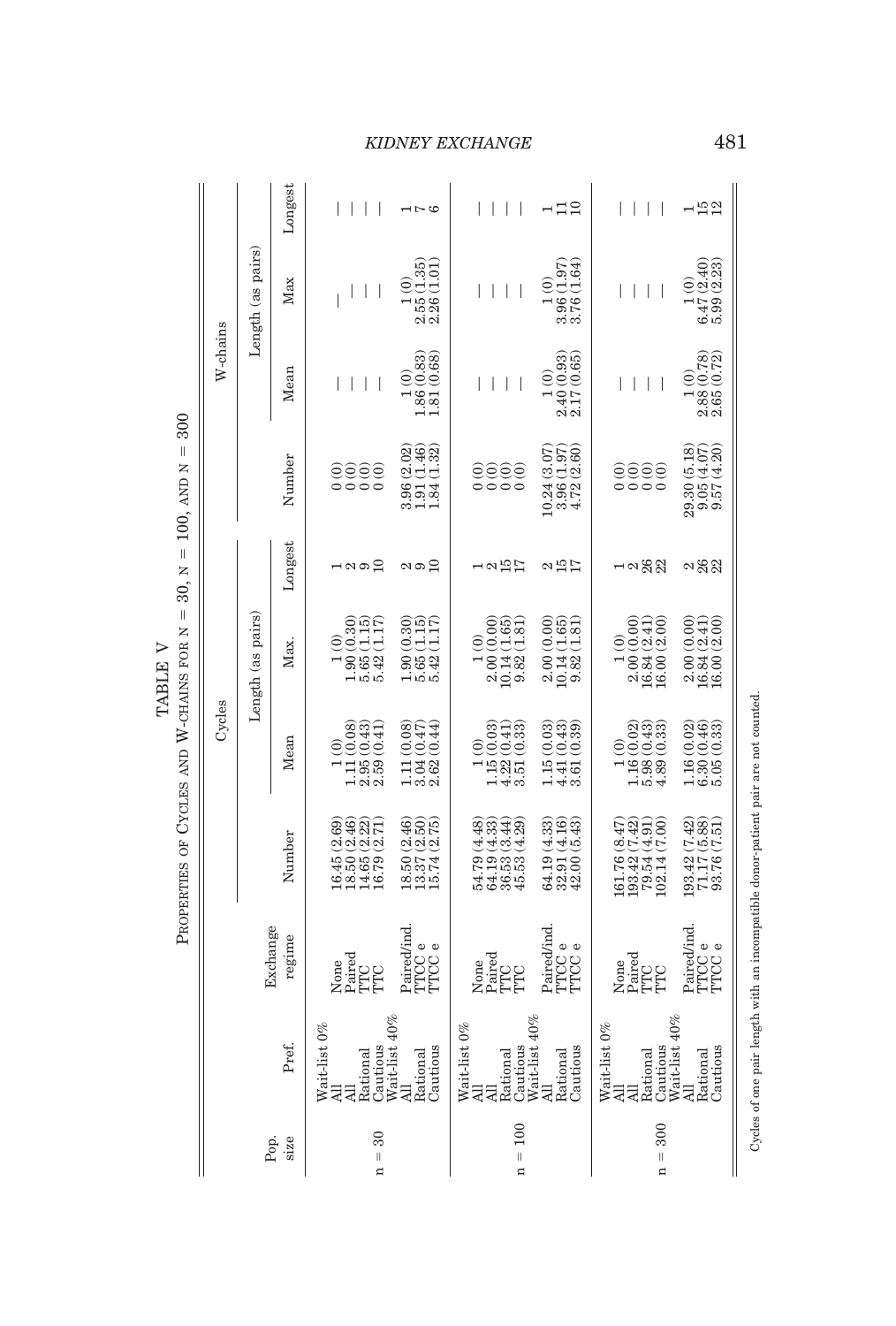kidneys are utilized under the no-exchange regime, this rate increases to 73.5 percent under the paired-kidneyexchange, and to 88–89.5 percent under the TTCC mechanism. The efficiency gain gets larger as the population size grows further.

- 2. A transition to TTCC significantly decreases the HLA mismatch, especially for the large populations.
- 3. Under the TTCC mechanism, average/maximal sizes of cycles/w-chains increase as the population grows, although the increase is less than proportional.
- 4. Type O patients *without* living donors *benefit* from the TTCC mechanism. The TTCC mechanism significantly reduces the incidence of type O patients with potential donors who are forced to rely on the cadaveric waiting list because of an incompatibility. Consider a population size of 100 donor-recipient pairs (with the distribution of blood types, etc. of the UNOS data set). When no exchange is allowed, on average 27.6 type O patients who have a willing donor nevertheless join the waiting list for a cadaver kidney because they are incompatible (by blood type or positive crossmatch) with their donor. This rate reduces to 21.9 under the paired-kidney-exchange and further to 5.5–5.7 under the TTCC mechanism. That means out of 100 patients with living donors, 16.2–16.4 patients with O blood types drop out of competition for cadaver kidneys as a result of a change from paired-kidney-exchange to the TTCC mechanism. The corresponding cost of this change to type O patients with no living donors is that only 3.5–4.2 type O patients with living donors are moved to the head of the cadaver queue.<sup>7</sup> So the reduction in demand for O type cadaver kidneys is much larger than the number of patients who are inserted at the head of the queue.<sup>8</sup>

7. This benefit/cost rate is significantly better than the benefit/cost rate that results from a change from paired-kidney-exchange to paired/indirect-kidneyexchange because, in an indirect exchange, only occasionally will a type O living donor kidney be sent to the waiting list to compensate for the type O patient who<br>receives priority on the queue. In our simulations with 100 paired patients, a<br>transition from paired-kidney-exchange to paired/indirect-kid  $21.89-13.42 = 8.47$  patients from the waiting list at a cost of moving 8.25 paired patients to the head of the cadaver queue.

8. We emphasize that the welfare implications of this for type O patients on the cadaver queue is much clearer when we think of patients who enter the queue after kidney exchange is already well established. There can still be important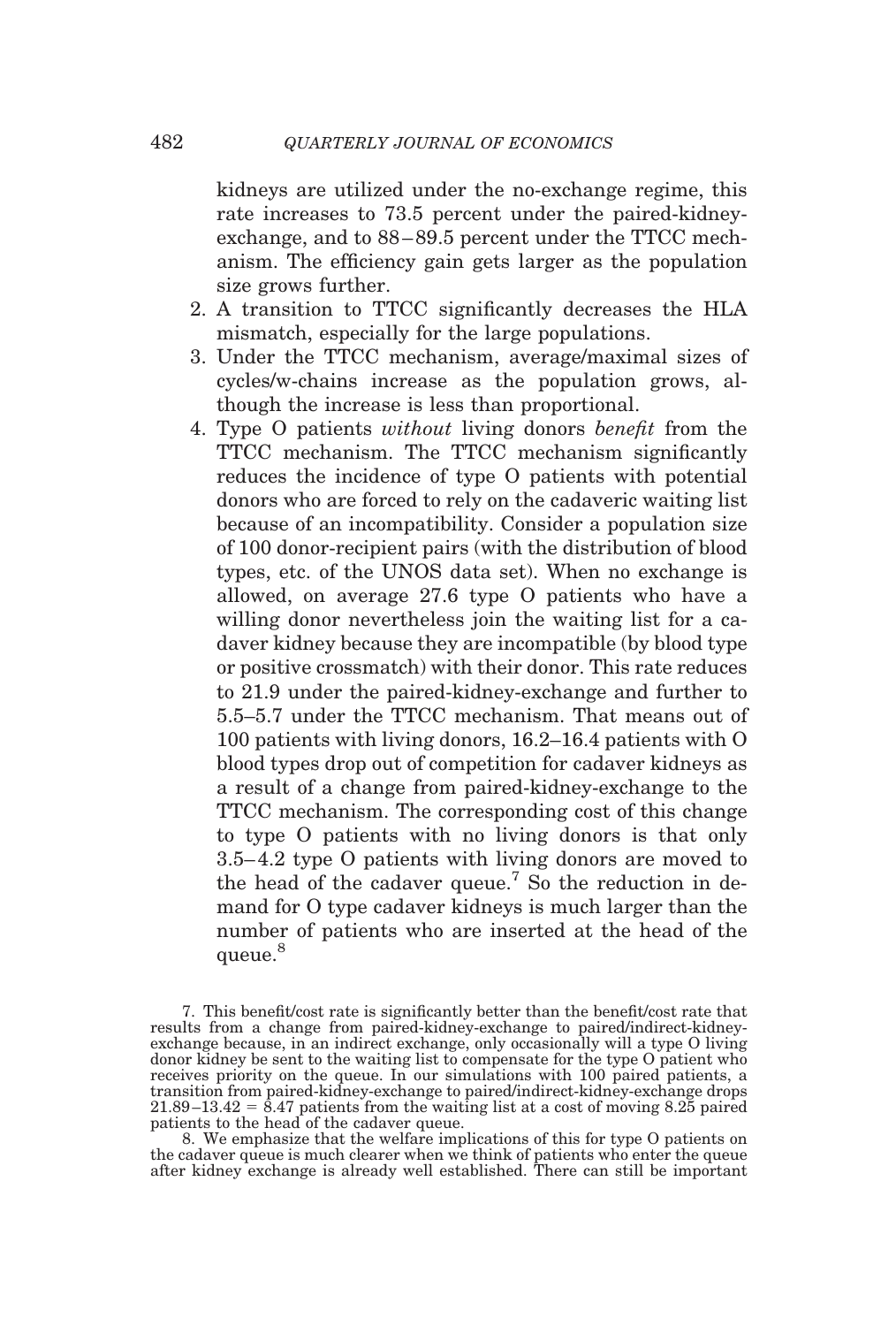More detail on the simulations can be found in Roth, Sönmez, and  $Unver$  [2003].

## V. CONCLUSION

The TTCC mechanism is motivated by the present smallscale pilot paired and indirect kidney exchange programs. We have concentrated here on its advantages over the simplest kinds of exchange. But, as we begin to talk with members of the transplantation community about first steps toward implementing such exchanges, it is clear that there are obstacles to be overcome. Some are the same obstacles that have kept existing exchange programs very small. Among these is the absence of registries of incompatible or poorly matched patient-donor pairs.<sup>9</sup> Also, exchanges require coordination of multiple operating rooms and surgical teams, two for each patient-donor pair, so larger exchanges will require more coordination.

As a registry starts to be assembled, it may be that the main initial advantage will simply be to allow paired exchanges to be conducted more often. However, as the registry grows larger, and the practical difficulties are overcome, we have seen that there will be additional benefits to be reaped from more flexible forms of exchange that enlarge the set of possible exchanges. Compared with simple paired and indirect exchanges, the wider exchange implemented by the TTCC mechanism creates additional welfare gains in several ways. First, allowing longer cycles of exchange will allow some transplantations that could not be arranged with pairwise exchanges, and it will increase the scope for improving the quality of the resulting matches. And by allowing more live donations, it will reduce the competition for cadaver kidneys. Second, longer chains for combined indirect and paired exchange

welfare concerns about individual patients during the transition to an indirect exchange regime, since an O type patient who has already been on the waiting list for three years receives relatively less benefit from the reduction in new O type patients joining the list than does a new patient, but suffers increased waiting time when an O type patient is given higher priority on the queue. What the simulations suggest is that, once a kidney exchange regime is up and running,<br>type O patients without a living donor who enter the queue for a cadaver kidney<br>will be helped, not harmed, by the fact that exchanges are being

<sup>9.</sup> Such a registry would need to include tissue typing data, and present medical privacy laws mean that this will be difficult to collect ex post. We have begun exploratory discussions with our medical colleagues in New England about the possibility of developing a program to identify incompatible and poorly matched patient-donor pairs, and collect tissue-typing data from potential donors.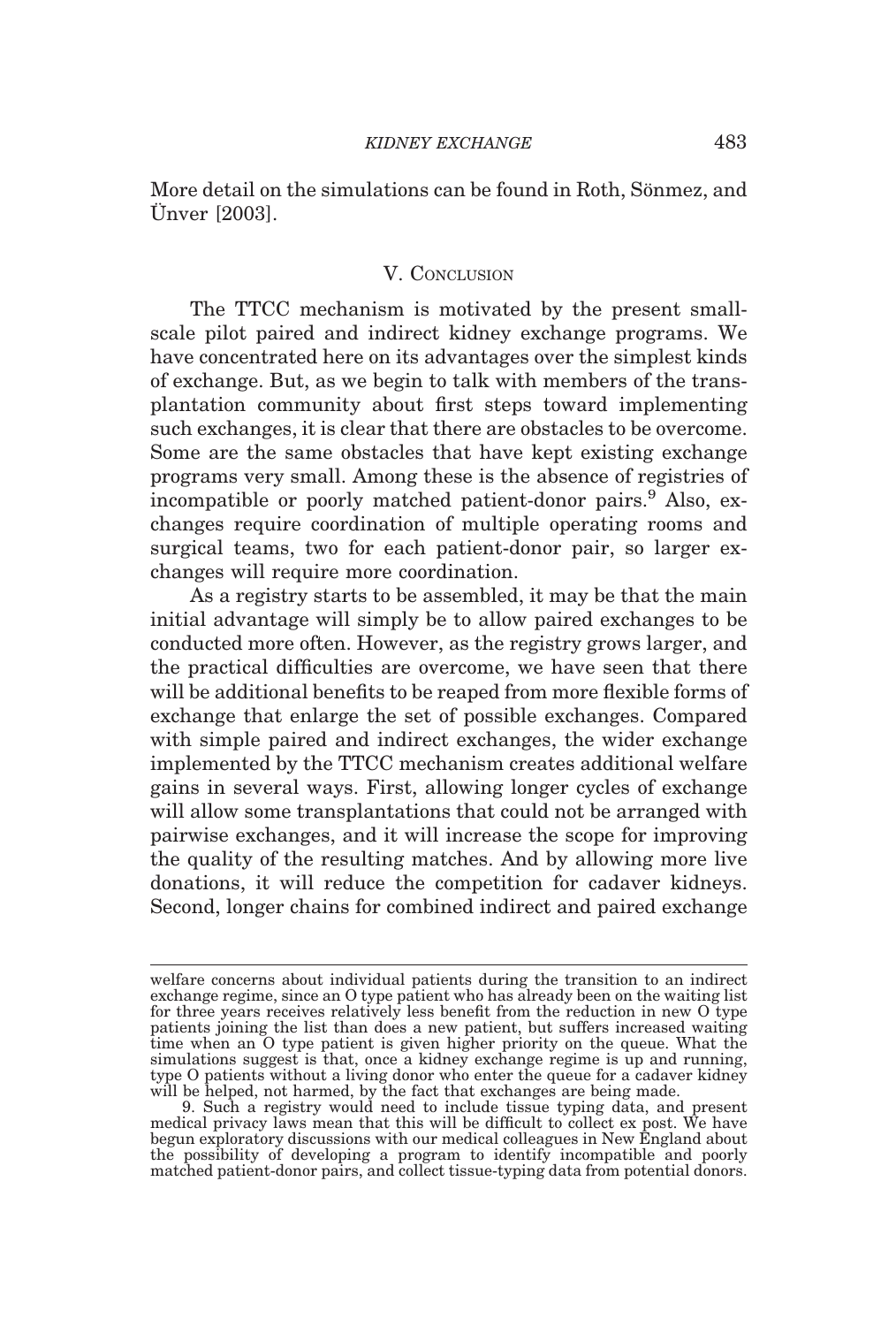will allow an indirect exchange to benefit more than one patientdonor pair, and by doing so will also increase the number of live donations. And third, by increasing the number of O type patients who can receive live donations, and by managing the flow of kidneys and patients to the cadaver queue, this can be done in ways that help O type patients who have no live donor.<sup>10</sup>

In summary, the design of practical exchange mechanisms is the "engineering" part of economic theory, and must deal with constraints omitted from more abstract endeavors. The organization of a kidney exchange faces some of the most stringent constraints we have encountered, arising from social/legal/ethical concerns, as well as from the practical requirements of kidney transplantation and patient care. In the future, some of those constraints may be relaxed, e.g., through advances in dealing with immunological incompatibilities, or in using xenotransplants (animal organs) to relieve the organ shortage, or through some other way of radically increasing organ availability. In the meantime, increasing kidney exchange among willing donor-recipient pairs offers a way to benefit those pairs who are not well matched, and, by increasing live organ donation and reducing competition for cadaver organs, also benefiting patients who do not have live donors. This benefit is sufficiently widespread that it helps even the most vulnerable patients, the type O patients without a live donor.

# APPENDIX: PROOFS

*Proof of Lemma 1.* Consider a graph where each patient points toward either a kidney or *w*, and each kidney points to its paired recipient. Suppose that there is no cycle. Consider an arbitrary pair  $(k_i,t_i)$ . Start with kidney  $k_i$ , and follow the path in the graph. Since there are no cycles, no kidney or patient can be encountered twice. Hence by the finiteness of pairs, the path will

<sup>10.</sup> To eliminate or reduce the adverse affect of indirect exchange programs on patients with no living donors, Zenios, Woodle, and Ross [2001] propose<br>preferential selection of O blood-type paired donors for patients with multiple<br>potential donors who wish to participate in indirect exchange progr proposal is consistent with a direct extension of the TTCC mechanism to a model with multiple potential donors when the flexibility on chain selection is used to increase the inflow of O blood-type kidneys to the cadaveric waiting list. See Roth, Sönmez, and Unver [2003] for more on exchange when patients may have multiple potential donors.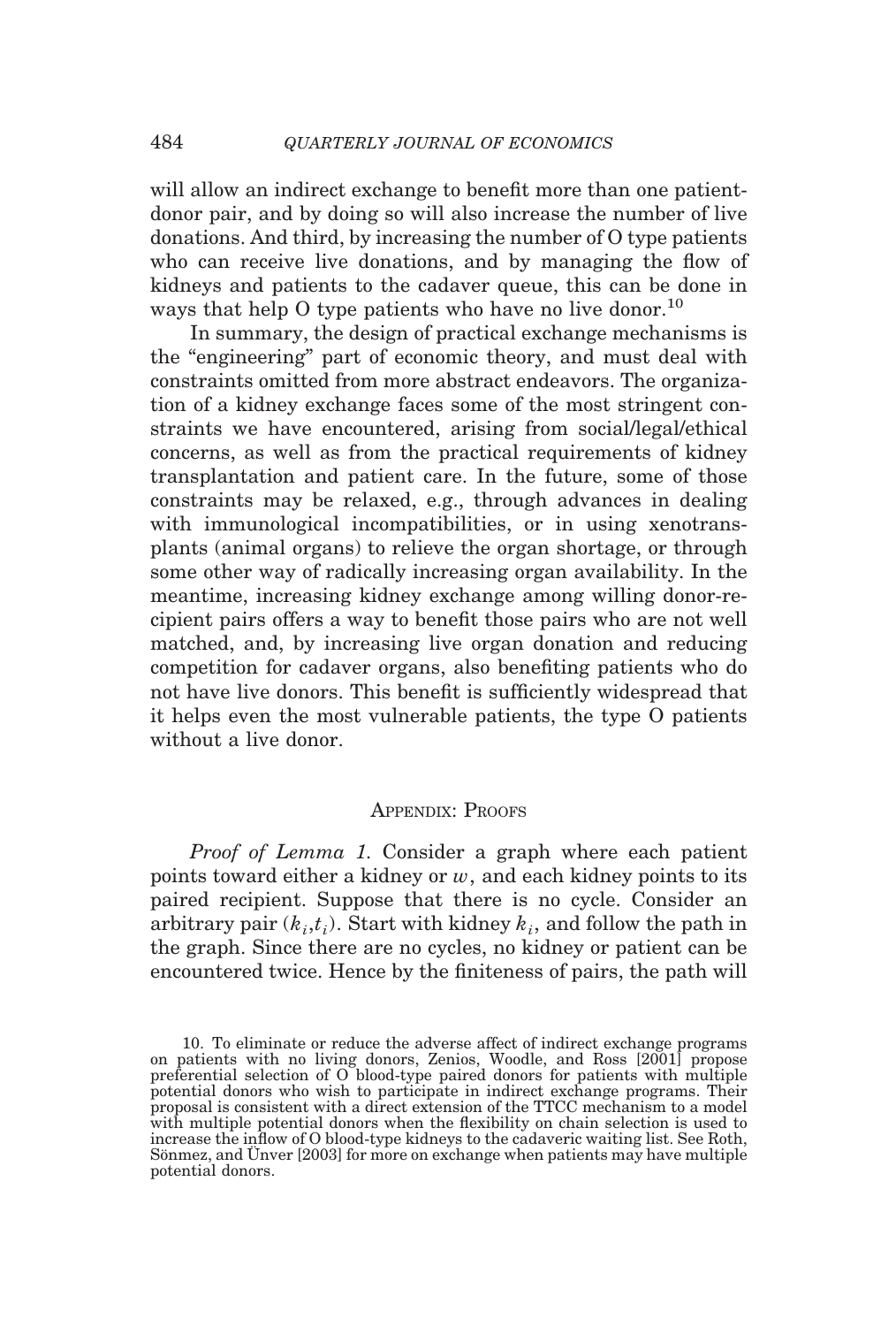terminate at  $w$ . This is the w-chain initiated by pair  $(k_i, t_i)$  completing the proof.

*Proof of Theorem 1.* Let the TTCC mechanism be implemented with a chain selection rule such that any w-chain selected at a nonterminal round remains in the procedure and the kidney at its tail remains available for the next round. Any patient whose assignment is finalized in Round 1 has received his top choice and cannot be made better off. Any patient whose assignment is finalized in Round 2 has received his top choice among the kidneys not already assigned as part of an exchange (since chains are not removed, so the kidney at their tail remains available), and cannot be made better off without hurting a patient whose assignment was finalized in Round 1. Proceeding in a similar way, no patient can be made better off without hurting a patient whose assignment is finalized in an earlier round. Therefore, TTCC mechanism selects a Pareto-efficient matching at any given time provided that w-chains are removed at the termination. {

We will prove Theorem 2 for the chain selection rule a and for a class of "priority chain selection rules" that covers rules d, e, and f. Under this class each ordering of patient-donor pairs together with a fixed pair defines a chain selection rule, and it is given as follows: order donor-patient pairs in a single priority list. Fix a pair  $(k_i,t_i)$ . Whenever a w-chain is to be selected, select the w-chain starting with the highest priority pair  $(k_i, t_i)$ , and remove the *w*-chain if the pair  $(k_i, t_i)$  has *strictly* higher priority than the fixed pair  $(k_i, t_i)$ , and keep it until termination otherwise.

First, we prove the following lemma which will be useful for the proof of Theorem 2.

LEMMA 2. Consider the TTCC mechanism implemented with a priority-based chain selection rule. Fix the stated preferences of all patients except patient  $t_i$  at  $P_{i}$ . Suppose that in the algorithm the assignment of patient  $t_i$  is finalized at Round  $s$ under  $P_i$  and at Round *s*<sup> $\prime$ </sup> under  $P_i'$ . Suppose that  $s \leq s'$ . Then the remaining active patients and unassigned kidneys at the beginning of Round *s* are the same, whether patient *ti* announces  $P_i$  or  $P'_i$ .

*Proof of Lemma 2.* Patient  $t_i$  fails to participate in a cycle or a selected w-chain prior to Round *s* under either preference. Therefore, at any round prior to Round *s* not only the highest priority active patient is the same, whether patient  $t_i$  announces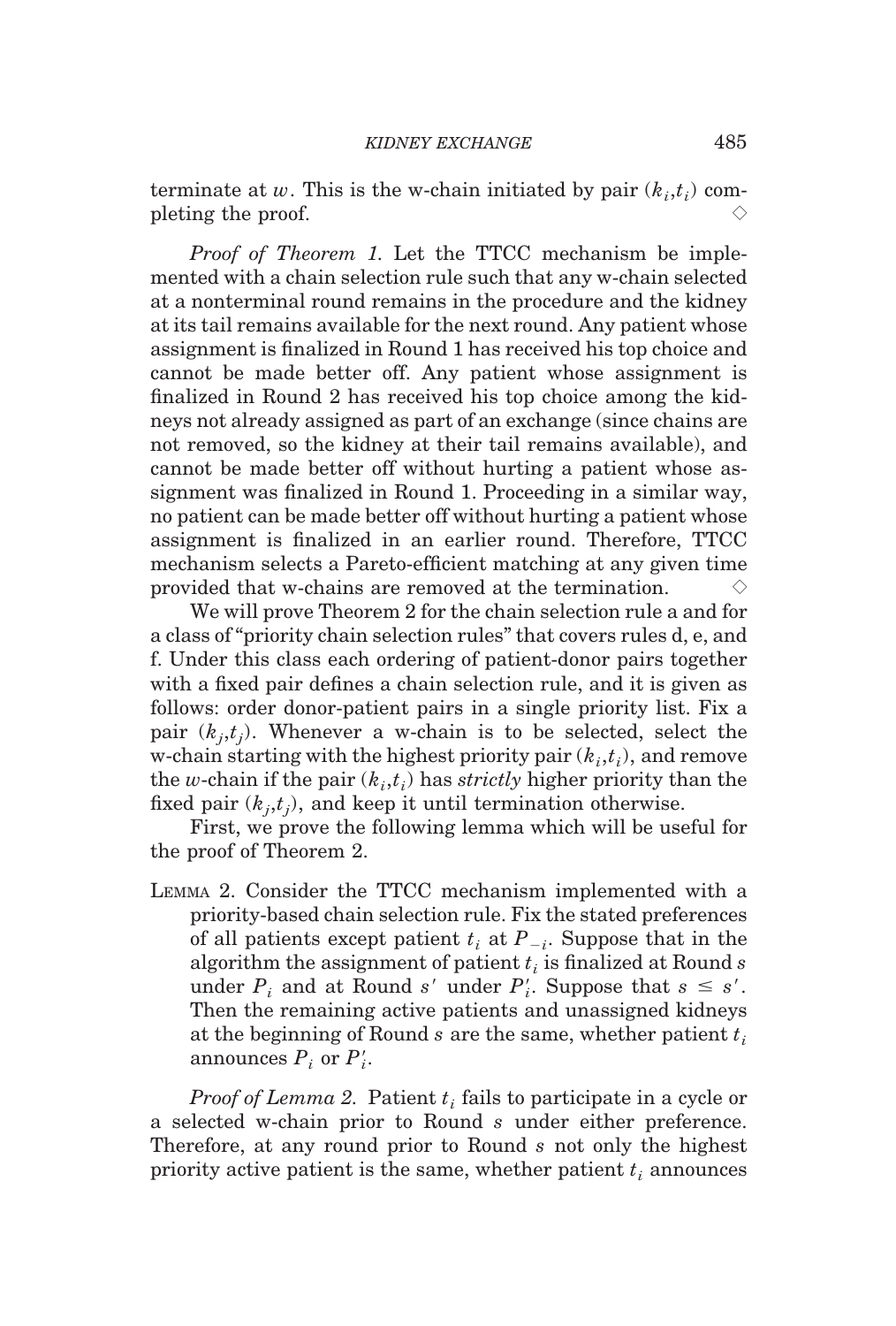$P_i$  or  $P'_i$ , but also the same cycles/w-chains form, and in case there are no cycles, the same w-chain is selected, whether patient *ti* announces  $P_i$  or  $P'_i$ . Hence the remaining active patients and unassigned kidneys at the beginning of Round *s* are the same, whether patient  $t_i$  announces  $P_i$  or  $P'_i$ .  $\alpha$ *i*.

*Proof of Theorem 2.* We first consider the chain selection rule a. Recall that for each patient  $t_i$ , the relevant part of preference  $P_i$  is the ranking up to  $k_i$  or  $w$ , whichever is more preferred. Given the preference profile  $(P_i)_{i=1}^n$ , construct a new preference profile  $(P_i')_{i=1}^n$  as follows: for each patient  $t_i$  with  $k_i P_i w$ , let  $P'_i =$  $P_i$ . For each patient  $t_i$  with  $wP_i k_i$ , construct  $P'_i$  from  $P_i$  by swapping the ranking of  $k_i$  and  $w$ . Note that  $k_i P'_i w$  for each patient  $t_i$  and because the relevant part of preferences are the more preferred of  $k_i$  and  $w$ ,  $\langle \{(k_i, t_i)\}_{i=1}^n$ ,  $(P'_i)_{i=1}^n \rangle$ , is a housing market. Let  $\mu$  denote the outcome of the TTC mechanism for this housing market, and construct matching  $\nu$  from matching  $\mu$  as follows: if  $P'_i \neq P_i$  and  $\mu(t_i) = k_i$ , then  $v(t_i) = w$ , otherwise,  $v(t_i) = \mu(t_i)$ . The key observation is that *v* is the outcome of the TTCC mechanism when it is implemented with the minimal w-chain selecting chain selection rule. Therefore, by Roth [1982], a patient can never receive a more preferred kidney by a preference misrepresentation. He can receive the wait-list option *w* by a misrepresentation but cannot profit from it. That is because the TTCC mechanism never assigns a patient a kidney that is inferior to *w*. Hence TTCC is strategy-proof with this choice of chain selection rule.

Next consider any of the priority-based chain selection rules. Consider a patient  $t_i$ , with true preferences  $P_i$ . Fix an announced preference profile  $P_{i}$  for all other patients. We want to show that revealing his true preferences  $P_i$  is at least as good as announcing any other preferences *P*-*<sup>i</sup>* under the TTCC mechanism. Let *s* and  $s'$  be the rounds at which patient  $t_i$  leaves the algorithm under  $P_i$ and  $P_i'$ , respectively. We have two cases to consider.

*Case 1.*  $s < s'$ . By Lemma 2 the same kidneys remain in the algorithm at the beginning of Round  $s$  whether patient  $t_i$  announces  $P_i$  or  $P'_i$ . Moreover, patient  $t_i$  is assigned his top choice remaining at Round *s* under *Pi*. Therefore, his assignment under  $P_i$  is at least as good as his assignment under  $P'_i$ .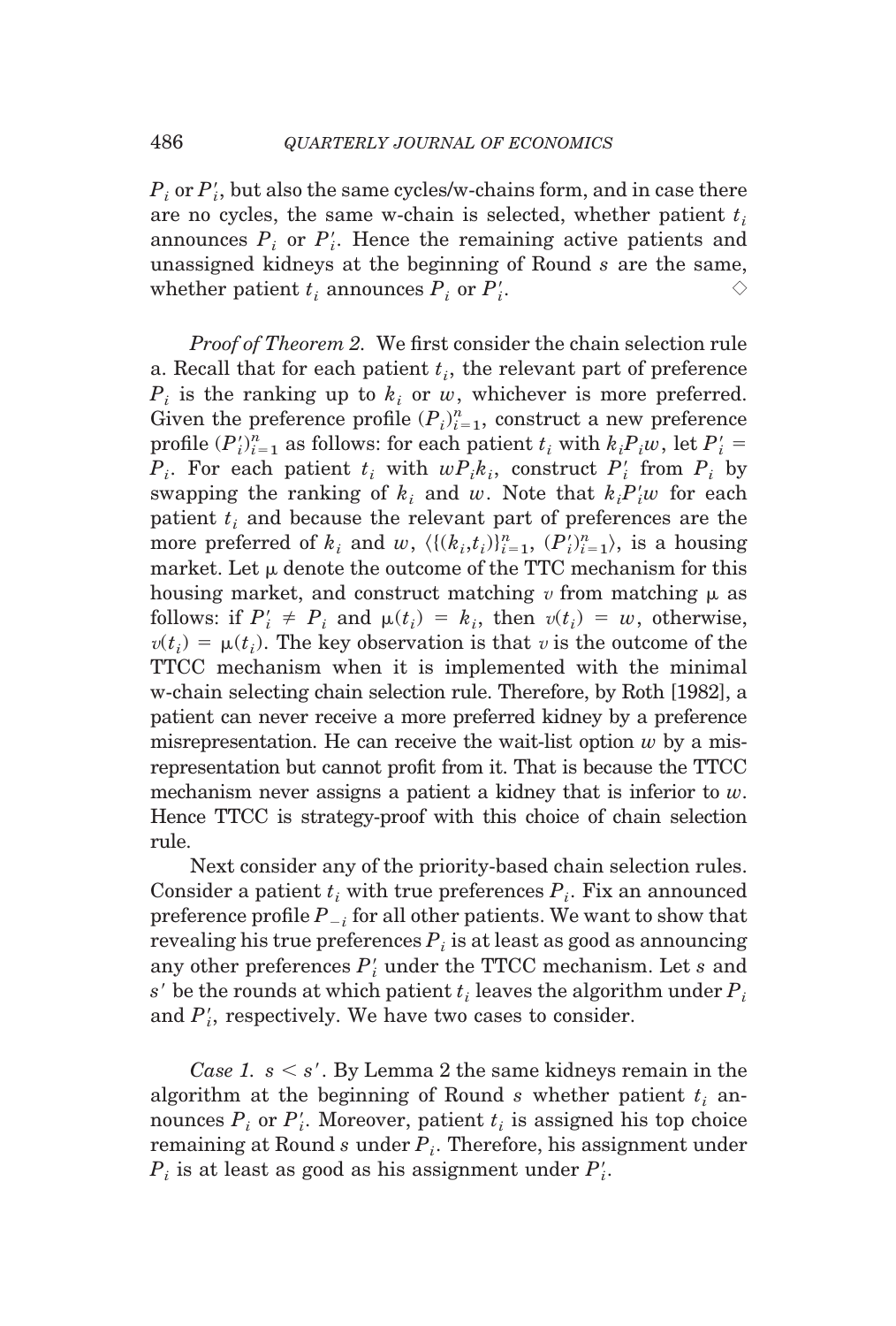*Case 2. s*  $\geq$  *s'*. After announcing *P<sub>i</sub>*, the assignment of patient  $t_i$  is finalized either by joining a cycle, or by joining a selected w-chain. We will consider the two cases separately.

*Case 2a.* The assignment of patient  $t_i$  is finalized by joining a cycle under  $P_i'$ .

Let  $(k^1, t^1, k^2, \ldots, k^r, t_i)$  be the cycle patient  $t_i$  joins, and thus  $k^1$  be the kidney he is assigned under  $P_i'$ . Next suppose that he reveals his true preferences *Pi*. Consider Round *s*-. By Lemma 2 the same active patients and available kidneys remain at the beginning of this round whether patient  $t_i$  announces  $P'_i$  or  $P_i$ . Therefore, at Round *s'*, kidney  $k^1$  points to patient  $t^1$ , patient  $t^1$ points to kidney  $k^2$ , ..., kidney  $k^r$  points to patient  $t_i$ . Moreover, they keep on doing so as long as patient  $t_i$  remains. Since patient  $t_i$  truthfully points to his best remaining choice at each round, he either receives a kidney better than kidney  $k<sup>1</sup>$  or eventually points to kidney  $k<sup>1</sup>$ , completes the formation of cycle  $(k<sup>1</sup>, t<sup>1</sup>, k<sup>2</sup>, ..., k<sup>r</sup>, t<sub>i</sub>),$  and gets assigned kidney  $k<sup>1</sup>$ .

*Case 2b.* The assignment of patient  $t_i$  is finalized by joining a selected w-chain under  $P_i'$ .

Let  $(k^1, t^1, k^2, \ldots, k^r, t_i = t^r, k^{r+1}, \ldots, k^{r+m}, t^{r+m})$  be the selected w-chain patient  $t_i$  joins, where  $r \ge 1$  and  $m \ge 0$ , under  $P'_i$ . Therefore, under  $P_i'$ , patient  $t_i$  is assigned the kidney  $k^{r+1}$  if  $m \ge 1$ , and the wait-list option  $w$  if  $m = 0$ . Also note that, given the considered class of priority-based chain selection rules, pair  $(k<sup>1</sup>, t<sup>1</sup>)$  is the highest priority pair in Round *s'*. Next suppose that patient  $t_i$  reveals his true preferences *Pi* . Consider Round *s*-. By Lemma 2 the same active patients and available kidneys remain at the beginning of this round whether patient  $t_i$  announces  $P'_i$  or  $P_i$ . We will complete the proof by showing that, upon announcing his truthful preferences  $P_i$ , the assignment of patient  $t_i$  is finalized in Round  $s'$  and thus he is assigned his top choice available at the beginning of Round *s'*: recall that for this case there is no cycle in Round  $s'$  when patient  $t_i$ announces  $P_i'$ . Therefore, when he announces his true preferences  $P_i$ , either there is no cycle in Round *s'* or there is one cycle that includes him. If it is the latter, then his assignment is finalized in Round *s'*, and we are done. Otherwise, each pair initiates a w-chain by Lemma 1, and one of these w-chains has to be selected. By the choice of a priority-based chain selection rule, this will be the w-chain that starts with the highest priority pair  $(k^1, t^1)$ . But the path starting with kidney  $k^1$  passes through patient  $t_i$  and therefore the selected